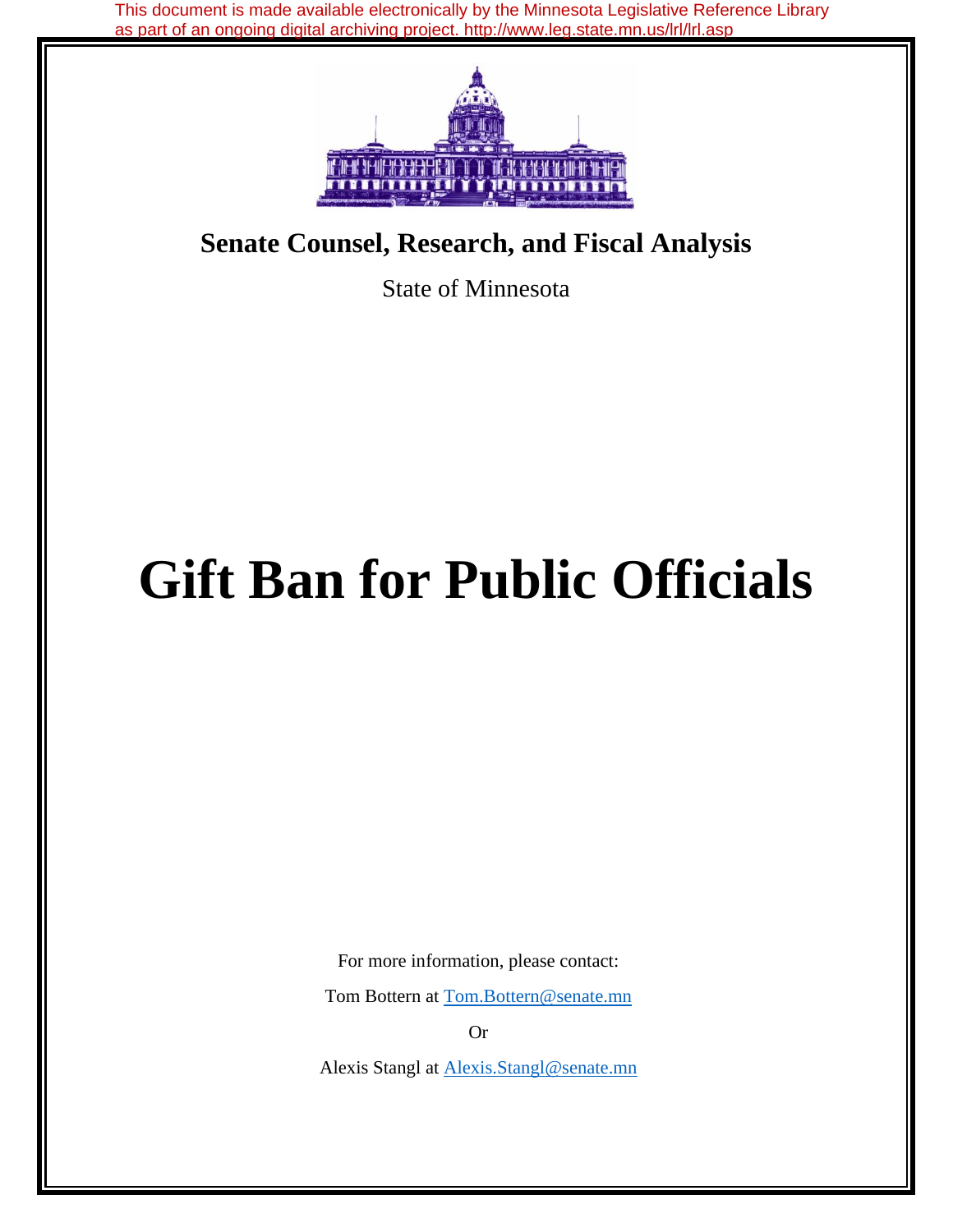# **Table of Contents**

| II. Campaign Finance and Public Disclosure Board Advisory Opinions and Enforcement 1 |
|--------------------------------------------------------------------------------------|
|                                                                                      |
|                                                                                      |
|                                                                                      |
|                                                                                      |
|                                                                                      |
|                                                                                      |
|                                                                                      |
|                                                                                      |
|                                                                                      |
|                                                                                      |
|                                                                                      |
|                                                                                      |
|                                                                                      |
|                                                                                      |
|                                                                                      |
|                                                                                      |
|                                                                                      |
|                                                                                      |
|                                                                                      |
|                                                                                      |
|                                                                                      |
|                                                                                      |
|                                                                                      |
|                                                                                      |
|                                                                                      |
|                                                                                      |
|                                                                                      |
|                                                                                      |
| A.                                                                                   |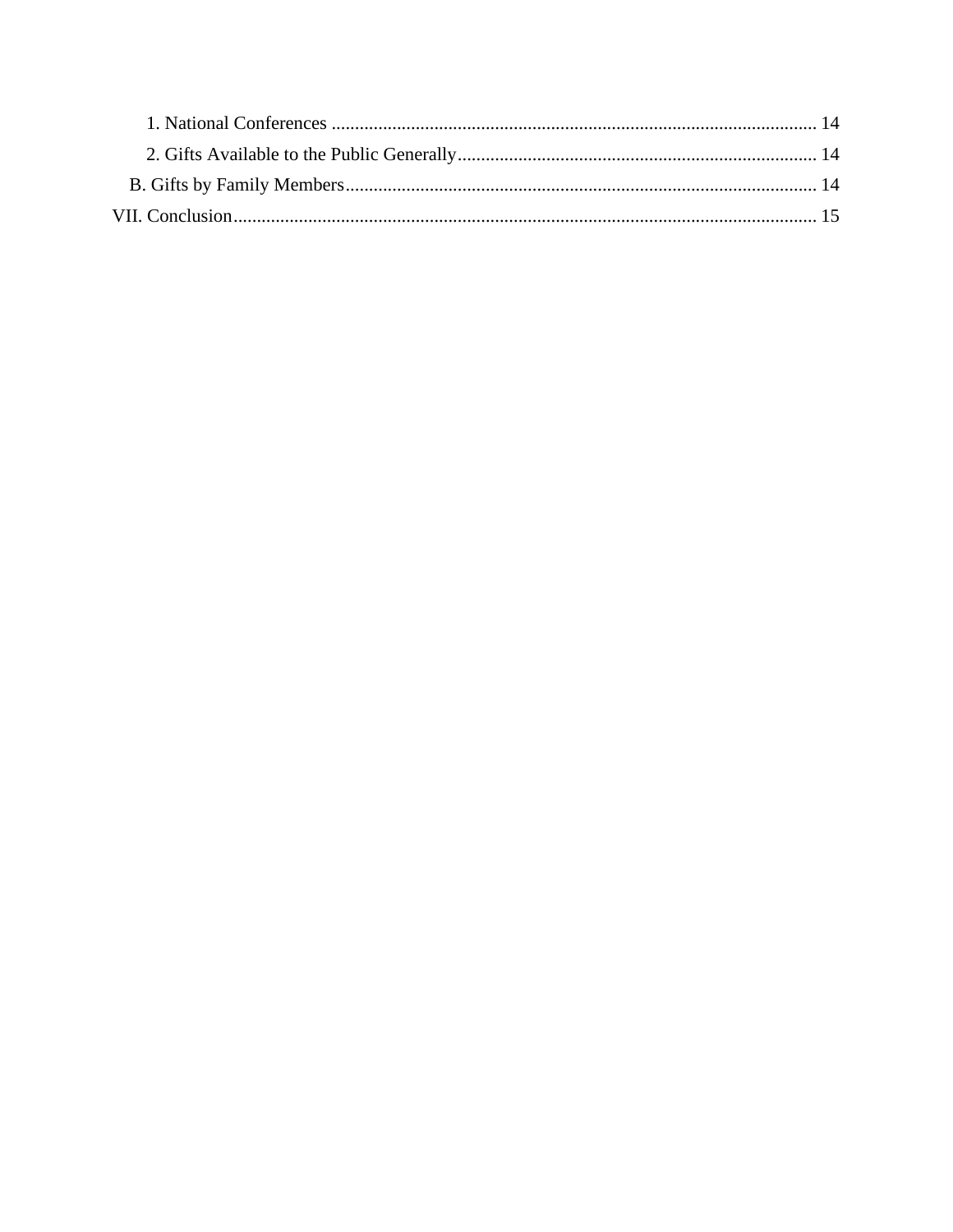# <span id="page-3-0"></span>I. Introduction

Since 1994, public officials in Minnesota have been subject to the "gift ban" found in Minnesota Statutes [§ 10A.071.](https://www.revisor.mn.gov/statutes/cite/10A.071) With some exceptions, the gift ban prohibits public officials from receiving gifts from lobbyists or principals. At the same time, lobbyists and principals are prohibited from giving gifts to public officials. For purposes of the gift ban, officials include legislators, legislative employees, judges, county commissioners, local officials of a metropolitan government unit, and various other executive and administrative positions.<sup>1</sup>

This memo provides an overview of the gift ban, including statutes, rules and Advisory Opinions issued by the Campaign Finance and Public Disclosure Board.

# <span id="page-3-1"></span>II. Campaign Finance and Public Disclosure Board Advisory Opinions and Enforcement

The Campaign Finance and Public Disclosure Board<sup>2</sup> ("Board") may issue advisory opinions on the provisions of Chapter 10A, including the gift ban, to any person who is subject to the provisions of Chapter 10A. The request for an opinion may be based on real or hypothetical situations. Minn. Stat. [§ 10A.02.](https://www.revisor.mn.gov/statutes/cite/10A.02) Advisory opinions are available on the Board's [website.](https://cfb.mn.gov/citizen-resources/the-board/board-decisions/advisory-opinions/)<sup>3</sup>

A written advisory opinion issued by the Board is binding on the Board in all later Board proceedings concerning the issue in the opinion. A written advisory opinion is also a defense in a judicial proceeding that involves the subject matter of the opinion and is brought against the person that made the request for the opinion or is covered by the opinion. Because of these protections, an advisory opinion is often referred to as a "safe harbor" if it is obtained and followed. There are three exceptions to these safe harbor protections: 1) the Board amends or revokes the opinion before the initiation of board or judicial proceeding, has notified the appropriate people, and has allowed at least 30 days for the person to comply with the amended or revoked opinion; 2) the request for the opinion omitted or misstated material facts; or 3) the person making the request or covered by the request did not act in good faith in relying on the opinion. Minn. Stat. [§ 10A.02,](https://www.revisor.mn.gov/statutes/cite/10A.02) subd. 12.

While advisory opinions offer safe harbor to the individual or individuals covered by the opinion, they are not binding on other individuals or entities or on other situations. However, advisory opinions do provide useful guidance because they indicate how the Board might handle a similar situation.

While there is no enforcement mechanism mentioned in Minnesota Statutes  $\S$  10.071, the Board is authorized to investigate any alleged violation of this chapter 10A, including the gift ban. Minn. Stat. [§ 10A.022.](https://www.revisor.mn.gov/statutes/cite/10A.022) There is no specific civil or criminal fine or penalty for violating the gift ban, but the board or a county attorney may seek an injunction in the district court to restrain its violation. Minn. Stat. [§ 10A.34,](https://www.revisor.mn.gov/statutes/cite/10A.34) subds. 2 and 3; Eth. Prac. Bd. Op. No. [217](https://cfb.mn.gov/pdf/advisory_opinions/AO217.pdf?t=1597421088) (1995).

<sup>&</sup>lt;sup>1</sup> Only specified local officials are subject to the gift ban in Chapter 10A. All other local officials not specifically subject to the gift ban in Chapter 10A are subject to the gift ban for local officials in Minnesota Statutes  $\S 471.895$ . <sup>2</sup> Prior to July 1, 1997, the Campaign Finance and Public Disclosure Board was known as the Ethical Practices Board.

<sup>3</sup> The website address to access advisory opinions is[: https://cfb.mn.gov/citizen-resources/the-board/board](https://cfb.mn.gov/citizen-resources/the-board/board-decisions/advisory-opinions/)[decisions/advisory-opinions/.](https://cfb.mn.gov/citizen-resources/the-board/board-decisions/advisory-opinions/)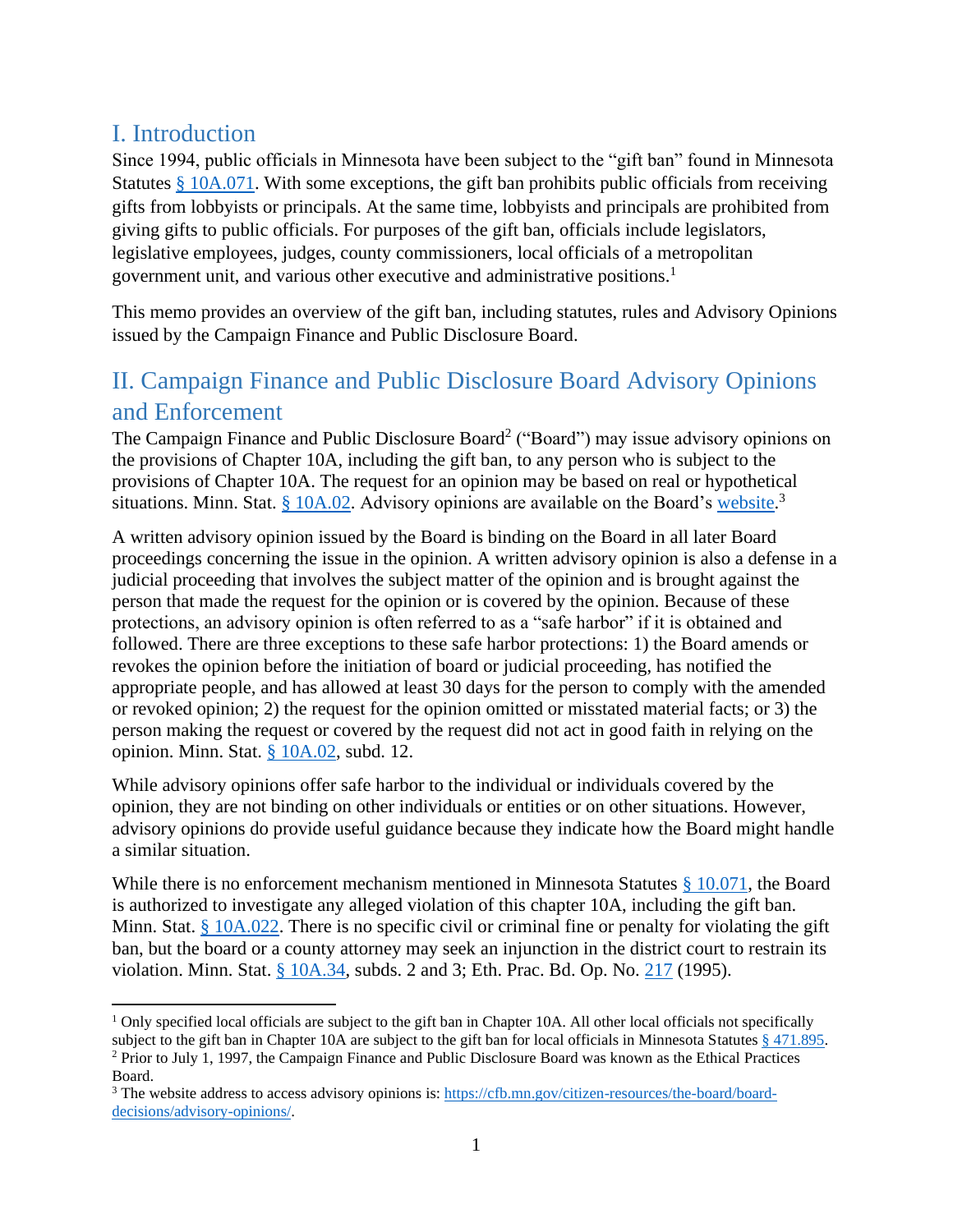# <span id="page-4-0"></span>III. Who is Covered?

# <span id="page-4-1"></span>A. Gift Ban Language

The operative language of the gift ban is very simple: "A lobbyist or principal may not give a gift or request another to give a gift to an official. An official may not accept a gift from a lobbyist or principal." Minn. Stat. [§ 10A.071,](https://www.revisor.mn.gov/statutes/cite/10A.071) subd. 2.

# <span id="page-4-2"></span>B. Givers

# <span id="page-4-3"></span>1. Lobbyists

The prohibition is limited to gifts given to officials by lobbyists and principals. A lobbyist is defined as "an individual (1) engaged for pay or other consideration of more than \$3,000 from all sources in any year for the purpose of attempting to influence legislative or administrative action, or the official action of a metropolitan governmental unit, by communicating or urging others to communicate with public or local officials; or (2) who spends more than \$250, not including the individual's own traveling expenses and membership dues, in any year for the purpose of attempting to influence legislative or administrative action, or the official action of a metropolitan governmental unit, by communicating or urging others to communicate with public or local officials." Minn. Stat. [§ 10A.01,](https://www.revisor.mn.gov/statutes/cite/10A.01) subd. 21. The definition of lobbyist provides a list of types of individuals that are not considered lobbyists for purposes of the law, such as public officials, elected local officials, and state employees.

Lobbyists must register annually with the Board and make annual reports to the Board. Minn. Stat. [§§ 10A.03](https://www.revisor.mn.gov/statutes/cite/10A.03) and [10A.04.](https://www.revisor.mn.gov/statutes/cite/10A.04) As part of the biannual lobbyist report, a lobbyist must report the amount and nature of each gift equal to \$5 or more that the lobbyist gives to any official subject to the gift ban. The report must include the name and address of each official to whom a gift was given and the date it was given. Minn. Stat. [§10A.04.](https://www.revisor.mn.gov/statutes/cite/10A.04)

# <span id="page-4-4"></span>2. Principals

A principal is defined as "an individual or association that: (1) spends more than \$500 in the aggregate in any calendar year to engage a lobbyist, compensate a lobbyist, or authorize the expenditure of money by a lobbyist; or (2) is not included in clause (1) and spends a total of at least \$50,000 in any calendar year on efforts to influence legislative action, administrative action, or the official action of metropolitan governmental units, as described in section 10A.04, subdivision 6." Minn. Stat. [§ 10A.01,](https://www.revisor.mn.gov/statutes/cite/10A.01) subd. 33.

The Board has held that the following entities are not principals and therefore the gift ban does not apply: the University of Minnesota, Eth. Prac. Bd. Op. No. [224](https://cfb.mn.gov/pdf/advisory_opinions/AO224.pdf?t=1597421124) (1996) and Camp. Fin. Bd. Op. No. [451](https://cfb.mn.gov/pdf/advisory_opinions/AO451.pdf?t=1597421141) (2020); political subdivisions, Camp. Fin. Bd. Op. No. [297](https://cfb.mn.gov/pdf/advisory_opinions/AO297.pdf?t=1597421157) (1998); and the Minnesota Zoo, Camp. Fin. Bd. Op. [441](https://cfb.mn.gov/pdf/advisory_opinions/AO441.pdf?t=1597421174) (2016).

If a lobbyist is an employee of a political subdivision and purchases food or beverages for an official of the same political subdivision, it is not a gift if the lobbyist is reimbursed by the political subdivision. Camp. Fin. Bd. Op. No. [402](https://cfb.mn.gov/pdf/advisory_opinions/AO402.pdf?t=1597421195) (2009).

An individual who is not a lobbyist or a principal, but who is a member of an association that is a principal, may make a gift to an official from the individual's own funds, but not from the funds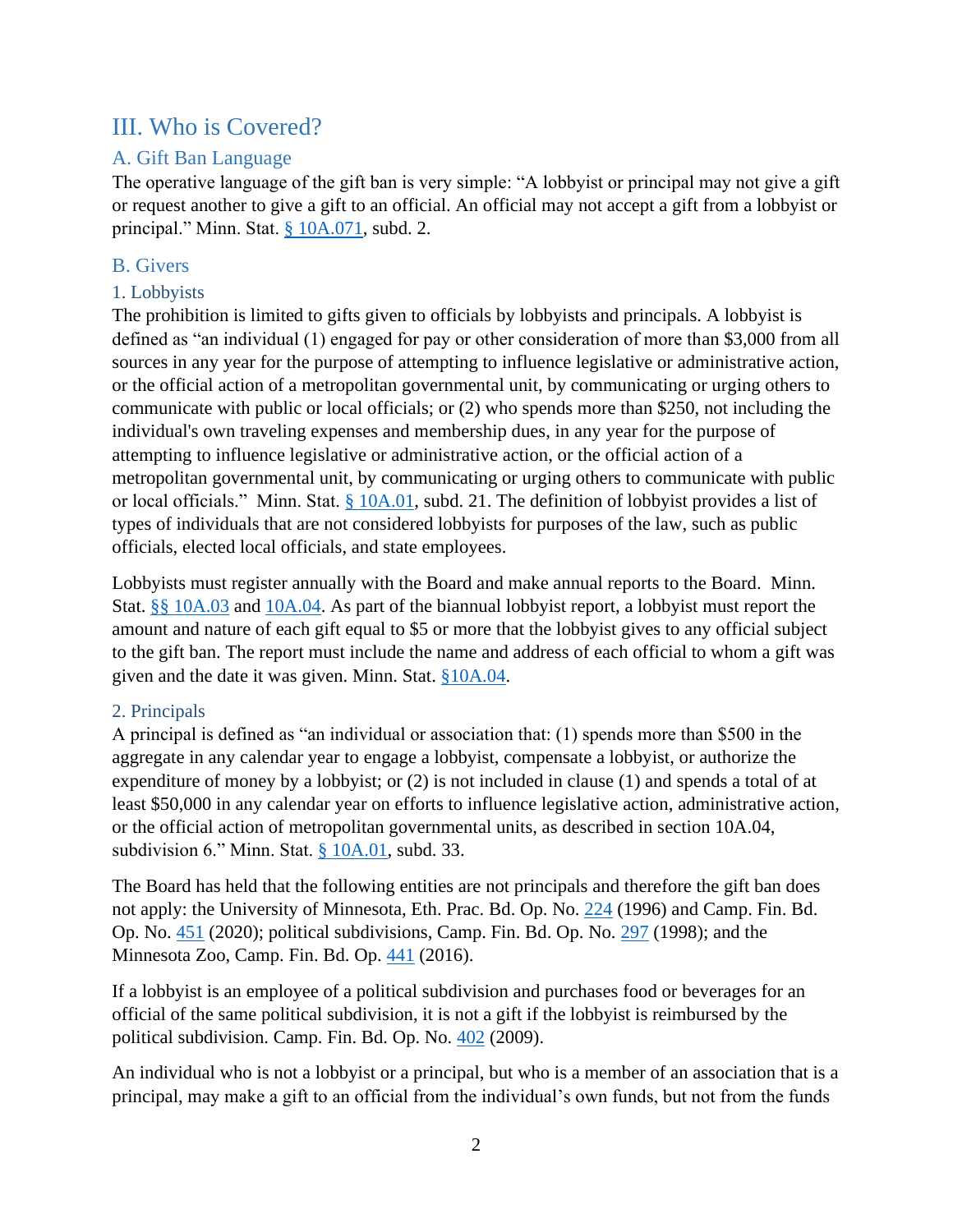of the association. Eth. Prac. Bd. Op. No. [177](https://cfb.mn.gov/pdf/advisory_opinions/AO177.pdf?t=1597698548) (1994). The gift from the individual's own funds must not be requested or reimbursed by the association. Eth. Prac. Bd. Op. No. [201](https://cfb.mn.gov/pdf/advisory_opinions/AO201.pdf?t=1597698571) (1995).

An association is not made a principal simply because some of its members may themselves be principals. Eth. Prac. Bd. Op. Nos. [180](https://cfb.mn.gov/pdf/advisory_opinions/AO180.pdf?t=1597698587) (1994) and [220](https://cfb.mn.gov/pdf/advisory_opinions/AO220.pdf?t=1597698601) (1995).

#### <span id="page-5-0"></span>3. Third Parties

A lobbyist or principal may not request another to give a gift to an official. Minn. Stat. [§](https://www.revisor.mn.gov/statutes/cite/10A.071)  [10A.071,](https://www.revisor.mn.gov/statutes/cite/10A.071) subd. 2. An official may not accept a gift given as the result of a request by a lobbyist or principal. Minn. Rules, part [4512.0200.](https://www.revisor.mn.gov/rules/4512.0200/) A gift is considered to have been requested by a lobbyist or principal if the gift is "the direct result of a request, suggestion, or other affirmative effort by the lobbyist or lobbyist or principal." Minn. Rules, part [4512.0500.](https://www.revisor.mn.gov/rules/4512.0500/)

If a trade association that is a principal invites legislators to a reception, the legislators may not be given free food and beverages, even if the food and beverages are paid for by individual members of the trade association who are not lobbyists or principals or by a nonprofit foundation that is not a lobbyist or principal. Eth. Prac. Bd. Op. No. [197](https://cfb.mn.gov/pdf/advisory_opinions/AO197.pdf?t=1597698619) (1995). (Note that the situation in the opinion did not meet any exception relating to giving food or beverage.)

A lobbyist or principal may not request others to donate money or services to a legal defense fund established for the benefit of public officials. Eth. Prac. Bd. Op. No. [242](https://cfb.mn.gov/pdf/advisory_opinions/AO242.pdf?t=1597698634) (1996).

An association that is not a principal may not host an event for officials that is paid for by a businessperson who is not a lobbyist or principal if the association was requested to do so by a lobbyist. Eth. Prac. Bd. Op. No. [212](https://cfb.mn.gov/pdf/advisory_opinions/AO212.pdf?t=1597698647) (1995).

A donation made (or requested) by a lobbyist or principal for a gift to a public official is prohibited. In this case the gift was for an official who was retiring from one position but had taken another position that was also covered by the gift ban. Because the retiring official was still an official in the new position, gifts from lobbyists and principals were prohibited. Camp. Fin. Bd. Op. No. [309](https://cfb.mn.gov/pdf/advisory_opinions/AO309.pdf?t=1597676547) (1999).

An association that is not a principal or a lobbyist may give copies of its information and referral directory to legislators. Eth. Prac. Bd. Op. No. [205](https://cfb.mn.gov/pdf/advisory_opinions/AO205.pdf?t=1597698668) (1995).

# <span id="page-5-1"></span>C. Recipients

# <span id="page-5-2"></span>1. Officials

For purposes of the gift ban, an "official" is "a public official, an employee of the legislature, or a local official of a metropolitan governmental unit." Minn. Stat. [§ 10A.071,](https://www.revisor.mn.gov/statutes/cite/10A.071) subd. 1(c). Public officials include legislators, constitutional officers, agency heads and deputy heads, judges, various other officials in the executive branch of state government, and various officials of the metropolitan boards and commissions. Minn. Stat. [§ 10A.01,](https://www.revisor.mn.gov/statutes/cite/10A.01) subd. 35. Minn. Stat. § [10A.071](https://www.revisor.mn.gov/statutes/cite/10A.071) does not prohibit gifts to executive branch employees who are not within the definition of "public official;" gifts to those officials are governed by Minn. Stat. [§ 43A.38.](https://www.revisor.mn.gov/statutes/cite/43A.38) Camp. Fin. Bd. Op. No. [316](https://cfb.mn.gov/pdf/advisory_opinions/AO316.pdf?t=1597698691) (1999).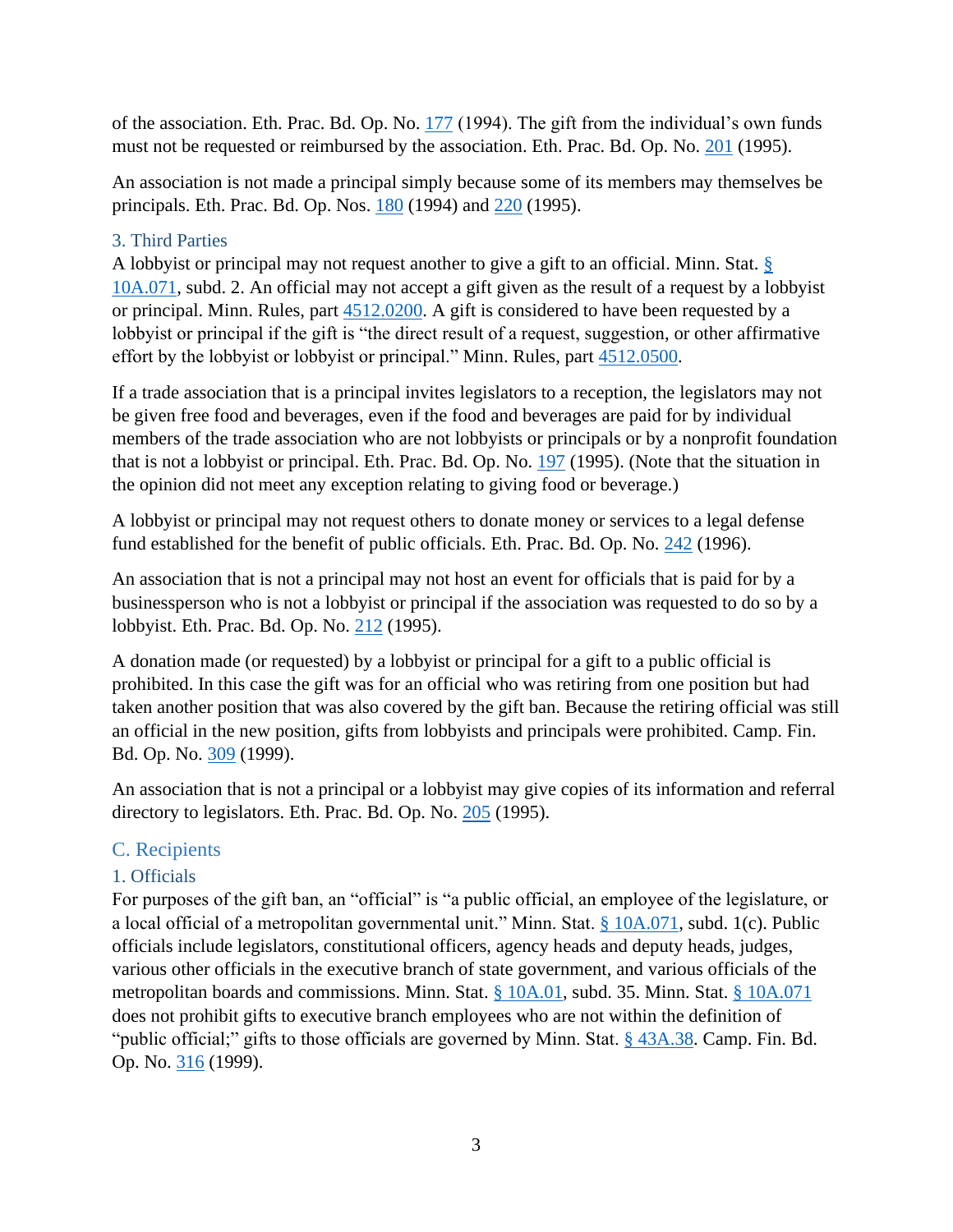The gift ban does not prohibit a gift to the spouse of an official. Eth. Prac. Bd. Op. No. [206](https://cfb.mn.gov/pdf/advisory_opinions/AO206.pdf?t=1597698708) (1995). However, if the gift is given to the spouse with the understanding that the spouse will give the gift to the official, this may be considered an indirect gift and may be prohibited. See the discussion in section IV, C, 3 "Indirect Gifts."

A gift to the Commissioner of Health as agent for the State is not a gift to a public official. In this particular situation, the Commissioner had a statutory authority to accept gifts for "public health purposes." The gift was for this purpose and not for influencing official action. Camp. Fin. Bd. Op. No. [283](https://cfb.mn.gov/pdf/advisory_opinions/AO283.pdf?t=1597698723) (1997).

#### <span id="page-6-0"></span>2. Local Officials of a Metropolitan Governmental Unit

Local officials of a metropolitan government unit are subject to the gift ban.<sup>4</sup> A "local official" for purposes of chapter 10A is a person who holds elective office in a political subdivision or who is appointed to or employed in a public position in a political subdivision in which the person has authority to make, recommend, or vote on (as a member of the governing body) major decisions regarding the expenditure or investment of public money. Minn. Stat. [§ 10A.01,](https://www.revisor.mn.gov/statutes/cite/10A.01) subd. 22. "Metropolitan governmental unit" means the Metropolitan Council, a metropolitan agency, any of the seven counties in the metropolitan area, a regional railroad authority established by a metropolitan county, and any city in the metropolitan area with a population of over 50,000. Minn. Stat. [§ 10A.01,](https://www.revisor.mn.gov/statutes/cite/10A.01) subd. 24.

A county or city may accept gifts for the benefit of their citizens. Minn. Stat. § [465.03.](https://www.revisor.mn.gov/statutes/cite/465.03)<sup>5</sup> In order to accept the gift, the county board or city council must adopt a resolution by a two-thirds majority of its members. Minn. Stat.  $\S$  [465.03.](https://www.revisor.mn.gov/statutes/cite/465.03) A local official subject to the gift ban may not use a gift given to the metropolitan governmental unit until after the gift has been formally accepted by the county board or city council. Minn. Rules, part  $4512.0200$ , subp. 2.<sup>6</sup>

# <span id="page-6-1"></span>IV. What is a Gift?

# <span id="page-6-2"></span>A. Definition of "gift"

A "gift" is "money, real or personal property, a service, a loan, a forbearance or forgiveness of indebtedness, or a promise of future employment, that is given and received without the giver receiving consideration of equal or greater value in return." Minn. Stat. [§ 10A.071,](https://www.revisor.mn.gov/statutes/cite/10A.071) subd. 1 (b). The following are also defined as gifts: meals and entertainment; loans of personal property for

<sup>&</sup>lt;sup>4</sup> Some local officials of metropolitan government units may also be subject to the local government gift ban, which applies to elected or appointed officials of a county or city or an agency, authority, or instrumentality of a county or city. Minn. Stat. [§ 471.895.](https://www.revisor.mn.gov/statutes/cite/471.895)

<sup>&</sup>lt;sup>5</sup> Prior to the enactment of Minn. Stat.  $\S$  465.03, the Board opined that the governing body of a metropolitan governmental unit may not accept a gift directed to a specific local official of the metropolitan governmental unit. Accepting the gift after it was used does not change the nature of a gift that was prohibited by the gift ban. Camp. Fin. Bd. Op. No. [348](https://cfb.mn.gov/pdf/advisory_opinions/AO348.pdf?t=1603392359) (2003).

 $6$  Prior to the adoption of Minn. Rules, part  $4512.0200$ , subp. 2, a Minnesota Court of Appeals opinion from 2004 held that a mayor did not violate the gift ban in accepting a trip on behalf of the city where the city did not officially accept the trip until after the mayor returned. *[Kelly v. Campaign Fin. & Pub. Disclosure Bd.](https://scholar.google.com/scholar_case?case=1368993844802276767&q=679+N.W.2d+178&hl=en&as_sdt=6,24)*, 679 N.W.2d 178 (Minn. Ct. App. 2004).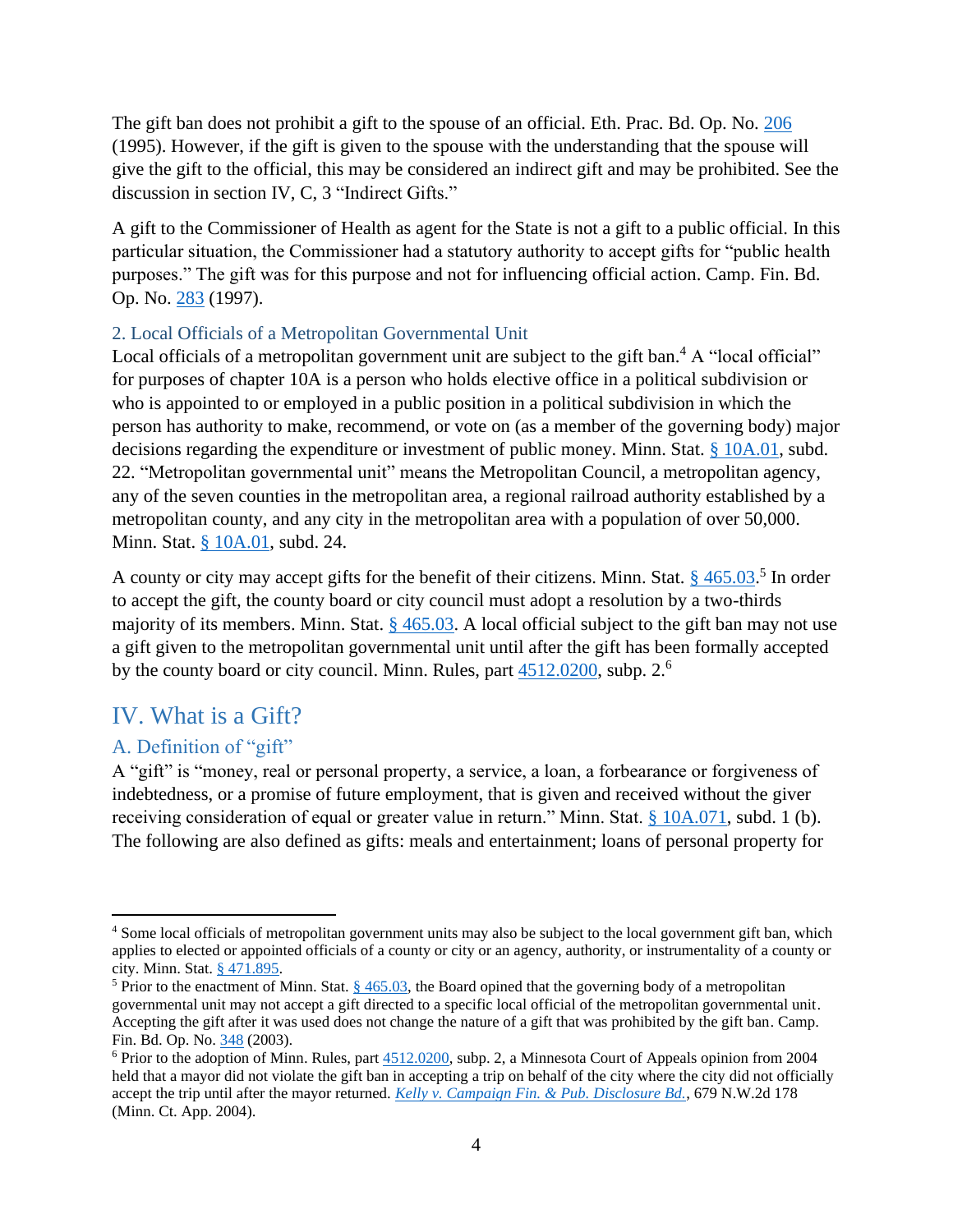less than payment of fair market value; giving preferential treatment for purchases; honoraria; and payment of loans or other obligations. Minn. Rule. [4512.0100,](https://www.revisor.mn.gov/rules/4512.0100/) subp. 3.

The Board has determined that the following items are gifts that are prohibited under the gift ban: an opportunity for public officials to purchase athletic tickets in advance of their sale to the general public, Eth. Prac. Bd. Op. No. [178](https://cfb.mn.gov/pdf/advisory_opinions/AO178.pdf?t=1599680560) (1994); offering an official the right to sit in a private box at an athletic event, even though the official must also buy a ticket to the event, Camp. Fin. Bd. Op. No. [287](https://cfb.mn.gov/pdf/advisory_opinions/AO287.pdf?t=1599680560) (1998); the opportunity to purchase tickets to a baseball game through a process not available to the general public, Camp. Fin. Bd. Op. No. [407](https://cfb.mn.gov/pdf/advisory_opinions/AO407.pdf?t=1599680560) (2010); a loan of a picture to be hung in a legislator's office, Eth. Prac. Bd. Op. No. [181](https://cfb.mn.gov/pdf/advisory_opinions/AO181.pdf?t=1599680560) (1994); a wedding present, Eth. Prac. Bd. Op. No. [217](https://cfb.mn.gov/pdf/advisory_opinions/AO217.pdf?t=1599680560) (1995); hosting a baby shower for an official and asking those to attend the shower to give the official gifts for the baby Eth. Prac. Bd. Op. No. [232](https://cfb.mn.gov/pdf/advisory_opinions/AO232.pdf?t=1599680560) (1996).

The Board has determined that the following items are not gifts under the gift ban: purchase of services from an official's commercial business at current prices, Eth. Prac. Bd. Op. No. [213](https://cfb.mn.gov/pdf/advisory_opinions/AO213.pdf?t=1599680560) (1995); and referral from a client of an attorney who is a lobbyist to an attorney who is an official, Camp. Fin. Bd. Op. No. [289](https://cfb.mn.gov/pdf/advisory_opinions/AO289.pdf?t=1599680560) (1998).

# <span id="page-7-0"></span>B. Determining Value

Determining the value of the gift depends on the type of gift. The value of plaques and informational material is the resale value, while the value of a trinket or memento is the cost the giver paid for the item. Minn. Stat.  $\S$  10A.071, subd. 3. The value of transportation in a corporation's aircraft is the amount the official would have to pay to obtain equivalent commercial air transportation, not the cost to the corporation of operating the aircraft. Eth. Prac. Bd. Op. No. [188](https://cfb.mn.gov/pdf/advisory_opinions/AO188.pdf?t=1599680560) (1994). The value of food and lodging provided by a principal to public officials on a tour of a construction site is the cost to obtain similar services from a commercial establishment, not necessarily the cost charged by the tour operator to the private party. Camp. Fin. Bd. Op. No. [276](https://cfb.mn.gov/pdf/advisory_opinions/AO276.pdf?t=1599680560) (1997).

A public official may attend a party paid for by a principal without violating the gift ban if the public official either: 1) directly reimburses the principal for the official's fair share of the expenses for the party, or 2) contributes something to the party that has a value that is equal to or greater than the official's fair share of the expenses for the party. Camp. Fin. Bd. Op. No. [330](https://cfb.mn.gov/pdf/advisory_opinions/AO330.pdf?t=1599680560) (2001).

The Board suggests the following method to determine the fair market value of goods and services provided to an official: add the cost of the food, beverage, entertainment, decoration, and wait staffing provided by the lobbyist or principal and divide the total by the number of individuals that attended the party. Camp. Fin. Bd. Op. No. [330](https://cfb.mn.gov/pdf/advisory_opinions/AO330.pdf?t=1599680560) (2001). Where a gift is given to a group of officials, the value of the gift to each official is the total value divided by the number of officials to whom the gift was given. Eth. Prac. Bd. Op. No. [160](https://cfb.mn.gov/pdf/advisory_opinions/AO160.pdf?t=1599680560) (1994). Reimbursement must be made to the lobbyist or principal at the time the meal is provided in order not to be an illegal gift. Eth. Prac. Bd. Op. No. [159](https://cfb.mn.gov/pdf/advisory_opinions/AO159.pdf?t=1599680560) (1994). Accord, Eth. Prac. Bd. Op. Nos. [169,](https://cfb.mn.gov/pdf/advisory_opinions/AO169.pdf?t=1599680560) (1994), [171](https://cfb.mn.gov/pdf/advisory_opinions/AO171.pdf?t=1599680560) (1996).

Where the cost of goods or services provided to an official has been paid partly with contributions from a lobbyist or other interested person and partly from other sources, the official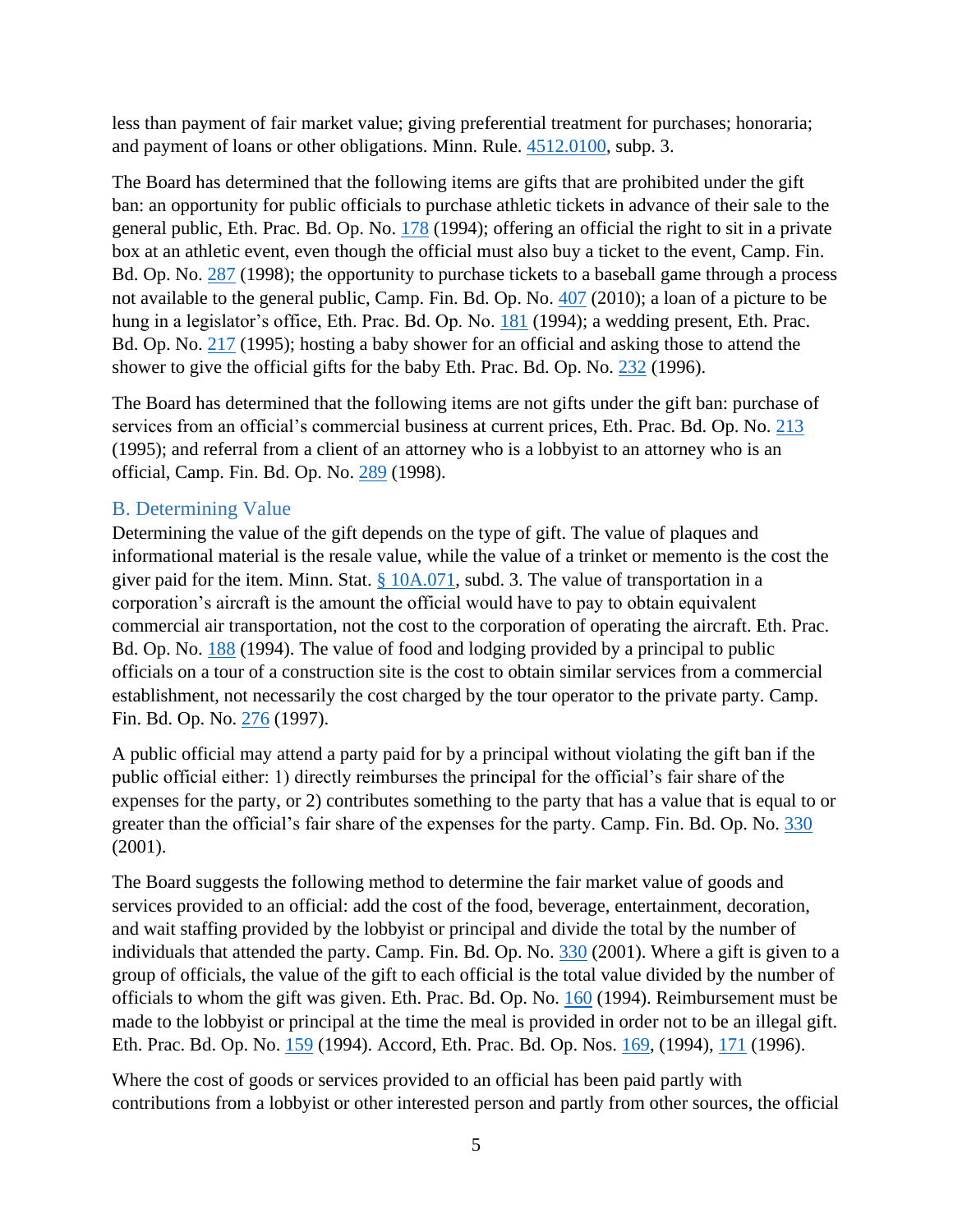must contemporaneously reimburse a lobbyist or principal for the fair market value of any part of a gift paid for by the lobbyist or principal. Minn. Rules, part [4512.0400.](https://www.revisor.mn.gov/rules/4512.0400/)

# <span id="page-8-0"></span>C. Issues Relating to Certain Types of Transactions

# <span id="page-8-1"></span>1. Consideration in Return

To be a gift, the item of value must be "given and received without the giver receiving consideration of equal or greater value in return." Minn. Stat. [§ 10A.071,](https://www.revisor.mn.gov/statutes/cite/10A.071) subd. 1 (b). The term "consideration" is not defined in this statute, but according to Black's Law Dictionary, consideration is defined as "Something (such as an act, a forbearance, or a return promise) bargained for and received by a promisor from a promisee; that which motivates a person to do something, esp. to engage in a legal act." Black's Law Dictionary (11<sup>th</sup> ed. 2019). Consideration and its value cannot always be subject to mathematical calculations and intangible benefits can, under some situations, constitute consideration. Camp. Fin. Bd. Op. No. [394](https://cfb.mn.gov/pdf/advisory_opinions/AO394.pdf?t=1599680921) (2007).

Payment of the regular price for goods or services provided by an official or an official's business is not a gift to the official. Minn. Rules [4512.0600,](https://www.revisor.mn.gov/rules/4512.0600/) subp 1.

If a meal is provided to officials registered at a conference sponsored by a principal, but the meal is paid for by the registration fee charged to attend the conference, the meal is not a gift. Eth. Prac. Bd. Op. No. [186](https://cfb.mn.gov/pdf/advisory_opinions/AO186.pdf?t=1599680947) (1994). If public officials reimburse a principal for the value of food and lodging provided to them on a tour of a construction site, the food and lodging is not a gift. Camp. Fin. Bd. Op. No. [276](https://cfb.mn.gov/pdf/advisory_opinions/AO276.pdf?t=1599680947) (1997).

Requiring attendees to make a minimum donation to a charitable fund is not consideration, and the gift of food and beverages to the attendees is prohibited. Eth. Prac. Bd. Op. No. [191](https://cfb.mn.gov/pdf/advisory_opinions/AO191.pdf?t=1599680947) (1994).

Reimbursement of expenses incurred by an official who is a member of the board of directors of a corporation that is a principal is not a gift, since the corporation receives the services of the official as consideration for the expense reimbursement. Eth. Prac. Bd. Op. No. [234](https://cfb.mn.gov/pdf/advisory_opinions/AO234.pdf?t=1599680947) (1996).

Payment to an official for making a speech may or may not be a gift, depending on the circumstances. The Board has not issued an opinion on this issue. On one hand, payment for a speaking engagement is often referred to as "honoraria." An honorarium is "A payment of money or anything else of value made to a person for services rendered for which fees cannot legally be or are not traditionally paid." Black's Law Dictionary (11th ed. 2019) As discussed above, an honorarium is a gift pursuant to Minn. Rule [4512.0100,](https://www.revisor.mn.gov/rules/4512.0100/) and is therefore prohibited unless one of the gift ban exceptions applies. On the other hand, if payment is made to the speaker as part of a contract or agreement, the payment is consideration paid to the official for speaking. In this case, it seems that the payment may not be a gift and would be permissible.

Similarly, payment for travel, lodging, and food may or may not be a gift, depending on the circumstances. In one situation considered by the Board, the governor was asked to appear in television or radio advocacy messages produced by a lobbyist or principal. The lobbyist or principal would pay the costs of reasonable travel, lodging, and meals for the governor related to his participation in the television or radio message. The governor would not be paid for his appearance. In this situation, the payment for travel, lodging, and food is not considered a gift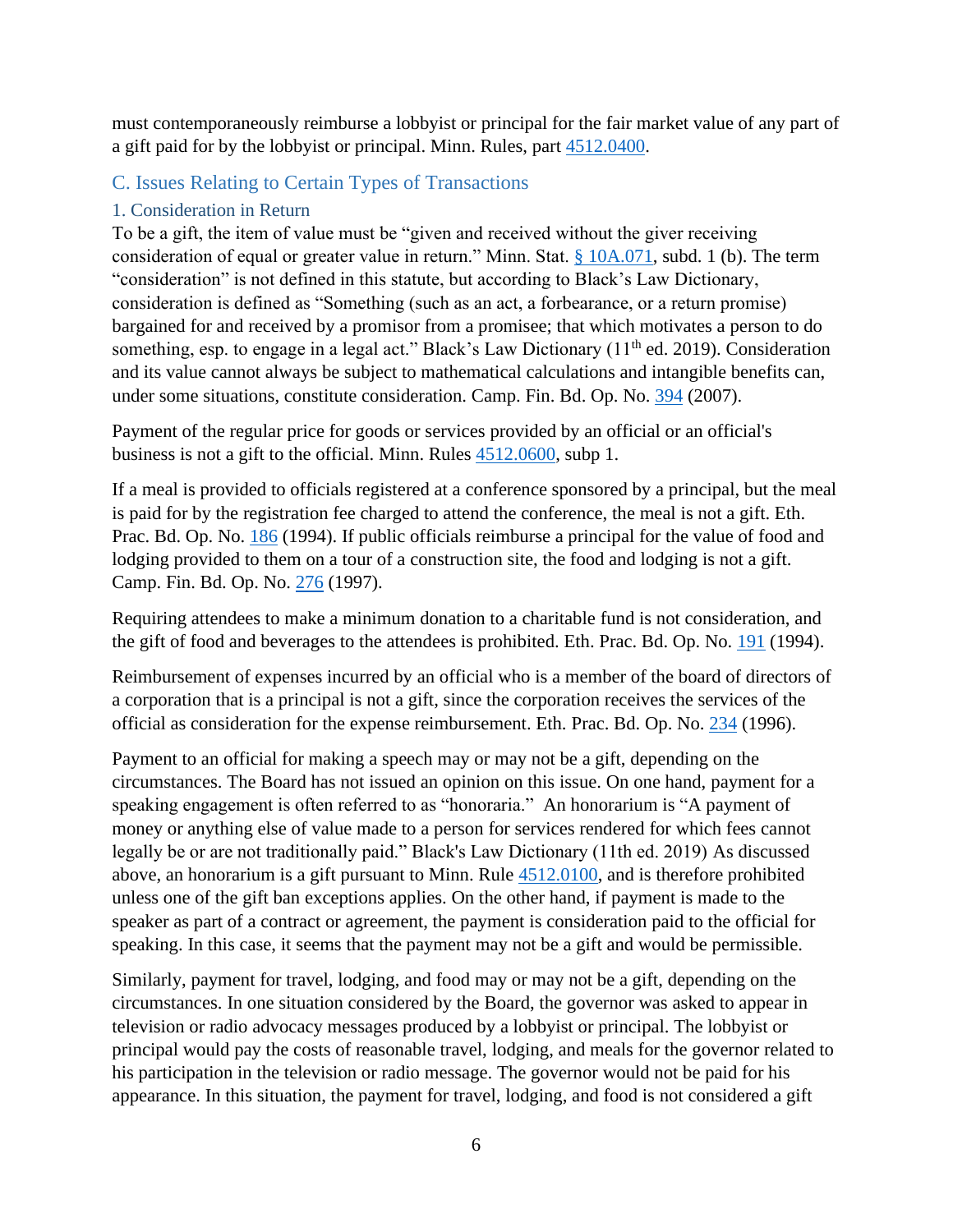because consideration is exchanged between the two parties. The governor receives free travel, lodging, and food directly related to his appearance in the message, but in return the lobbyist or principal receives the value of the right to use the governor's image, voice, and reputation in the message. Camp. Fin. Bd. Op. No. [394](https://cfb.mn.gov/pdf/advisory_opinions/AO394.pdf?t=1599680947) (2007).

#### <span id="page-9-0"></span>2. Employees

A promise of future employment is a prohibited gift. However, that does not mean that all employment related raises, promotions, or offers of employment are prohibited. A salary increase, promotion, or change from part-time to full-time status for an official who is an employee is not a gift to the official. Minn. Rule[s, 4512.0600,](https://www.revisor.mn.gov/rules/4512.0600/) subpart 2; Eth. Prac. Bd. Op. No. [215](https://cfb.mn.gov/pdf/advisory_opinions/AO215.pdf?t=1599680947) (1995). A contract for services is not a "promise of future employment" and payments for services provided under a bona fide contract are not gifts. Eth. Prac. Bd. Op. No. [231](https://cfb.mn.gov/pdf/advisory_opinions/AO231.pdf?t=1599680947) (1996). Bona fide employment search activities, including making and accepting offers of employment, are not prohibited. Eth. Prac. Bd. Op. No. [236](https://cfb.mn.gov/pdf/advisory_opinions/AO236.pdf?t=1599680947) (1996).

It is not a gift if an official's employer (who is a lobbyist principal) paid for the official's travel expenses and registration costs for attending a conference because attendance was part of the official's employment. The payment of expenses is not a gift because the employee is giving the employer consideration in return for the payment. On the other hand, if a lobbyist principal (other than the principal's employer) paid the official's travel expenses and registration fee, it is considered a prohibited gift to the official. This is true even though the official's attendance at the conference was unrelated to the official's position. It is not considered a gift if the official paid for the portion of expenses which would have been paid for by a lobbyist principal. Eth. Prac. Bd. Op. No. [174](https://cfb.mn.gov/pdf/advisory_opinions/AO174.pdf?t=1599680947) (1994).

The Board has issued opinions about situations where an official's spouse is employed by a lobbyist or principal. In one situation, the Board determined it was not a gift for the official to attend a function paid for by the spouse's employer if the official contemporaneously paid for the benefit the official received. Similarly, the Board determined that if the official accompanies the official's spouse on a business trip paid for by the spouse's employer, the official must contemporaneously pay for the benefit received. If the official does not pay for the benefit received, then it is a prohibited gift. Eth. Prac. Bd. Op. No. [164](https://cfb.mn.gov/pdf/advisory_opinions/AO164.pdf?t=1599680947) (1994). In another situation, the official's spouse worked for a lobbyist principal and was awarded a trip for two for superior job performance. The Board determine that the trip was a form of in-kind compensation to the spouse. The Board held that the official could participate in the trip and that it was not a gift to the official. Eth. Prac. Bd. Op. No. [229](https://cfb.mn.gov/pdf/advisory_opinions/AO229.pdf?t=1599680947) (1996).

#### <span id="page-9-1"></span>3. Indirect Gifts

Gifts that are not given directly from a lobbyist or principal to an official, but rather are passed through an intermediary with an express or implied condition or understanding that they will be given to an official, are subject to the gift ban. A gift is considered to be given by the individual or association that pays for the gift or reimburses another for the gift. Minn. Rules, part [4512.0300.](https://www.revisor.mn.gov/rules/4512.0300/)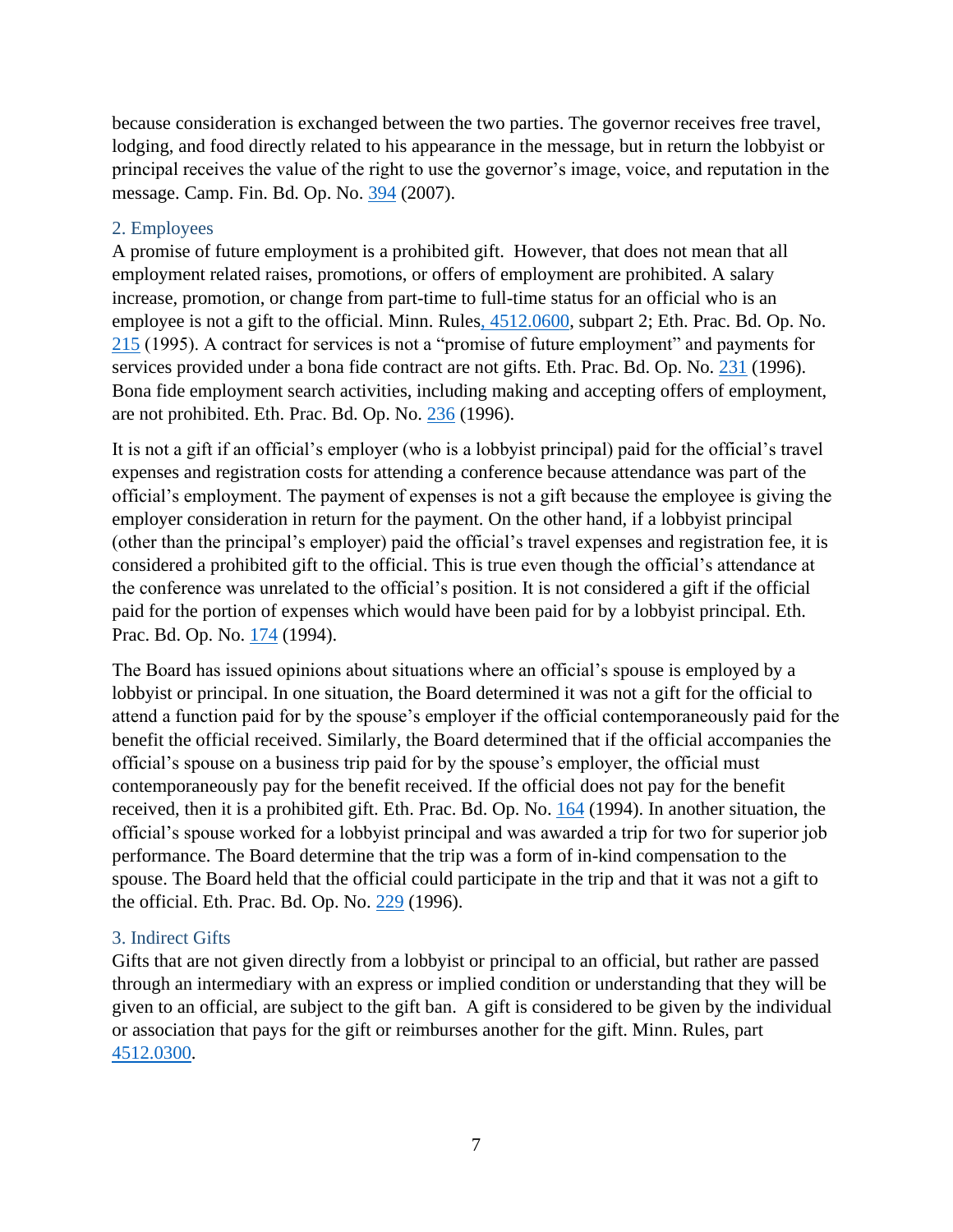A gift of travel and lodging from a principal to a public official is prohibited, even if the gift is passed through an entity that is not a lobbyist or principal. Camp. Fin. Bd. Op. No. [277](https://cfb.mn.gov/pdf/advisory_opinions/AO277.pdf?t=1599680947) (1997).

The Board considered one situation where the Minnesota Association of County Officers requested an opinion on whether it could continue to accept contributions from lobbyists or lobbyists' principals to help defray the costs of group breakfasts, hospitality rooms, snacks, and refreshments. The Board advised that the Association could not accept those contributions, unless the officials reimbursed the lobbyists or lobbyists' principals for the value of the benefits received. Eth. Prac. Bd. Op. No. [142](https://cfb.mn.gov/pdf/advisory_opinions/AO142.pdf?t=1599680947) (1994).

In different situation, an official wanted to provide Minnesota-made gifts to visitors from other countries. The official asked the Board for an opinion on whether the official could ask Minnesota companies, some of which were principals, to provide the gifts to the official, who would then give the gifts to the visitors. The Board determined that these were gifts to an official an no exception to the gift ban applied. Eth. Prac. Bd. Op. No. [176](https://cfb.mn.gov/pdf/advisory_opinions/AO176.pdf?t=1599680947) (1994).

#### <span id="page-10-0"></span>4. Gifts to Non-profits

The Board has issued opinions about gifts or donations given to non-profit corporations when a public official is also involved. The ban applies whether the contributions are given to the organization itself or to a private nonprofit charitable organization that hosts an event on behalf of the organization. Eth. Prac. Bd. Op. No.  $163$  (1994).

In 1994, the Board considered a situation where a public official hosted an annual event and the proceeds of the event went to a nonprofit corporation. The event solicited prizes from individuals and corporations. The prizes would be awarded at the event to participants demonstrating certain skills. Tickets would be sold for the event. A ticket would allow the ticket holder to a lunch, participate in the event, and an opportunity to win the donated prizes. The price of the ticket included both the cost of the event and a contribution to the nonprofit. The Board determined that if a lobbyist or principal donated prizes to the event that the public official sponsored, that would be a prohibited gift under the gift ban. The Board further determined that a full-priced ticket purchased by a lobbyist or principal from their personal funds does not constitute a gift. Finally, the Board held that prizes presented to other public officials based on their demonstrated skill in an event are not gifts. Eth. Prac. Bd. Op. No. [161](https://cfb.mn.gov/pdf/advisory_opinions/AO161.pdf?t=1597698766) (1994).

In 1996, the Board considered a similar issue relating to non-profits. In this case, the opinion addresses multiple issues related to the potential formation of a nonprofit corporation where public officials would serve on the board. The Board held that an official that serves on a board of directors of a nonprofit corporation is not prohibited by the gift ban from soliciting donations to the corporation as long as the official does not directly benefit from the gift and no part of the gift is transferred to the official. The Board distinguished this situation from that in Advisory Opinion 161 because in that opinion, the public official received the prizes and maintained control of them; they were never given to the nonprofit corporation. In this case, the gifts would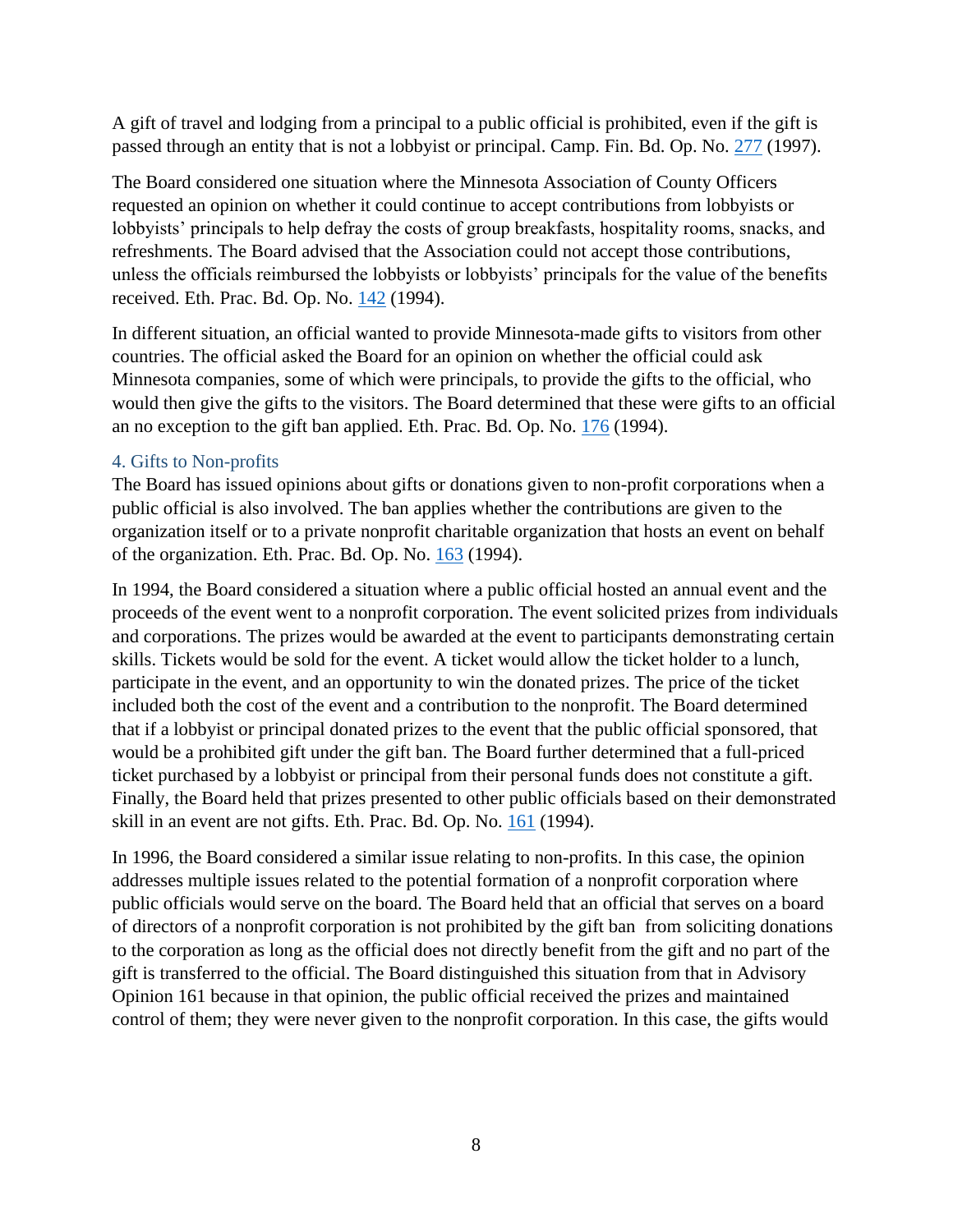be given to the nonprofit corporation and not to an individual public official. Eth. Prac. Bd. Op. No. [234](https://cfb.mn.gov/pdf/advisory_opinions/AO234.pdf?t=1597698791) (1996).<sup>7</sup>

Where a principal made a gift of airline tickets to a nonprofit corporation that was not a principal without an expectation that the tickets might be given to an official, a gift of the tickets from the nonprofit corporation to an official was not prohibited. Eth. Prac. Bd. Op. No. [268](https://cfb.mn.gov/pdf/advisory_opinions/AO268.pdf?t=1599680947) (1997).

#### <span id="page-11-0"></span>5. Gifts Given Outside the State

The gift ban applies to officials, lobbyists, and principals regardless of where the gift was given. In one opinion, the Board determined that a lobbyist or principal must not provide hospitality suites, travel, or refreshments at a national conference to Minnesota attendees that are subject to the gift ban. Eth. Prac. Bd. Op. No. [160](https://cfb.mn.gov/pdf/advisory_opinions/AO160.pdf?t=1599680947) (1994).

#### <span id="page-11-1"></span>6. Accounting for Gifts

A careful accounting for receipts and disbursements may help determine whether something is a prohibited gift. Where an organization plans to host an event with money received from various sources, some of which may come from lobbyists or other interested persons, the organization may wish to segregate the receipts and make sure that none of the money from lobbyists or interested persons is used to provide a gift to covered officials. If the receipts are properly segregated, a gift from a non-lobbyist donor is not prohibited. Eth. Prac. Bd. Op. No. [168](https://cfb.mn.gov/pdf/advisory_opinions/AO168.pdf?t=1599680947) (1994).

# <span id="page-11-2"></span>V. Exceptions

There are several exceptions to the gift ban, found in Minnesota Statutes  $\S$  [10A.071,](https://www.revisor.mn.gov/statutes/cite/10A.071) subd. 3. Each exception is discussed in detail below.

# <span id="page-11-3"></span>A. Campaign Contributions

The gift ban does not apply to campaign contributions. Minn. Stat. [§ 10A.071,](https://www.revisor.mn.gov/statutes/cite/10A.071) subd. 3(a)(2). A donation of volunteer services to a candidate's principal campaign committee is not a gift to the candidate. Camp. Fin. Bd. Op. No. 282 (1997).

# <span id="page-11-4"></span>B. Services to Assist in the Performance of Official Duties

Services to assist an official in their performance of official duties are not considered a gift. These services include providing advice, consultation, information, and communication in connection with legislation, and services to constituents. Minn. Stat. [§ 10A.071,](https://www.revisor.mn.gov/statutes/cite/10A.071) subd. 3(a) (2).

The Board has advised that the following gifts are services to assist in the performance of official duties: providing legislators with copies of their home newspapers during the legislative session, Eth. Prac. Bd. Op. No. [143](https://cfb.mn.gov/pdf/advisory_opinions/AO143.pdf?t=1599680947) (1994); providing officials with a periodical publication on public policy issues related to transportation, Eth. Prac. Bd. Op. No. [156](https://cfb.mn.gov/pdf/advisory_opinions/AO156.pdf?t=1599680947) (1994); training legislators in the operation of computer systems, Eth. Prac. Bd. Op. No. [157](https://cfb.mn.gov/pdf/advisory_opinions/AO157.pdf?t=1599680947) (1994); providing legislators with a brochure about the legislative priorities of an organization, Eth. Prac. Bd. Op. No. [193](https://cfb.mn.gov/pdf/advisory_opinions/AO193.pdf?t=1599680947) (1994);

 $7$  In Advisory Opinion 214, the Board found that a gift to a charitable organization was prohibited because it was personally solicited by an official. Eth. Prac. Bd. Op. No. [214](https://cfb.mn.gov/pdf/advisory_opinions/AO214.pdf?t=1603392413) (1995). In Advisory Opinion 234, the Board indicated that Advisory Opinions 161 and 214 came to contradictory conclusions on this point and concluded that Advisory Opinion 161 was correct. Eth. Prac. Bd. Op. No. [234](https://cfb.mn.gov/pdf/advisory_opinions/AO234.pdf?t=1597698791) (1996).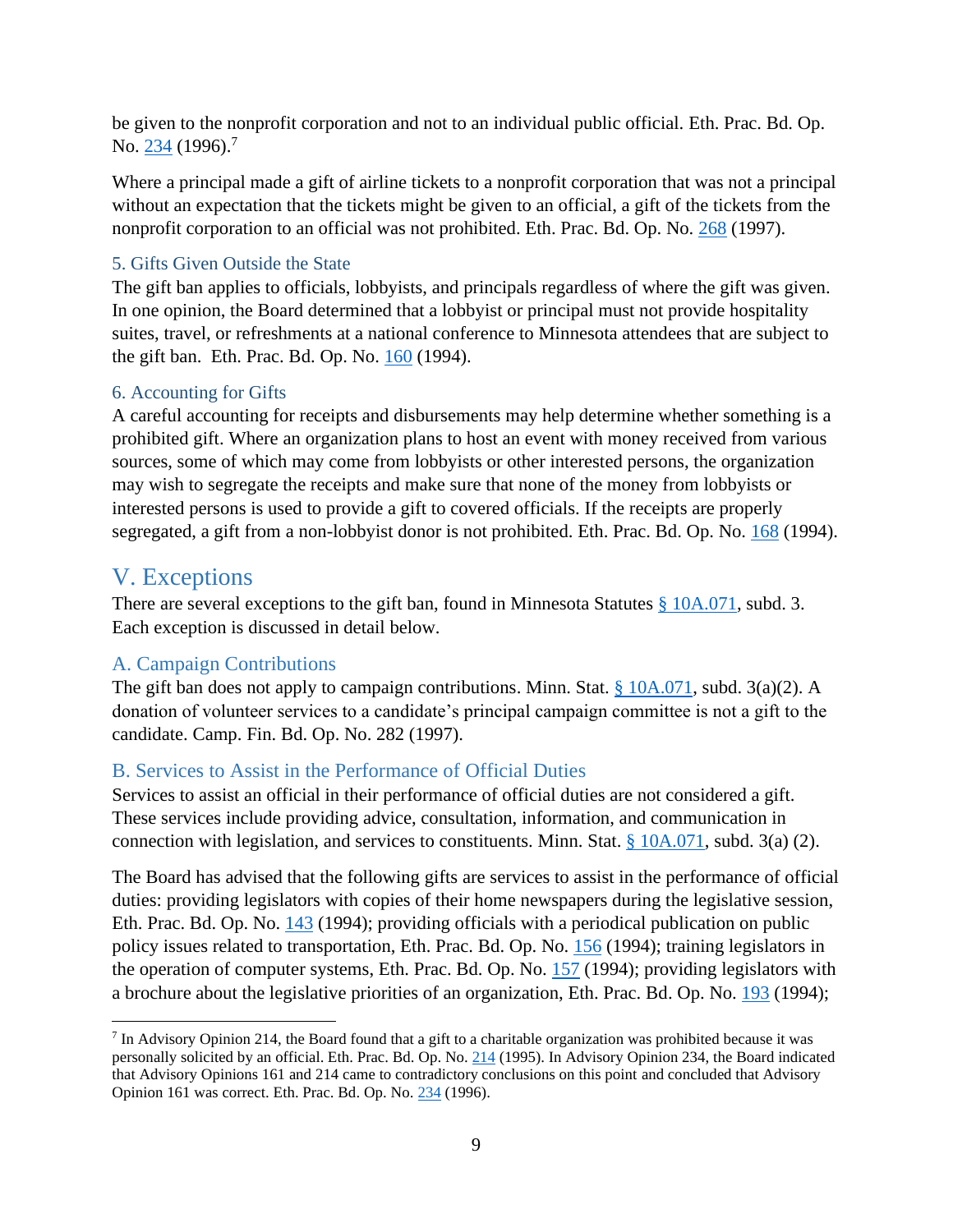educating legislators at an issues forum, provided that the officials pay for the meals provided at the issues forum, Eth. Prac. Bd. Op. No. [202](https://cfb.mn.gov/pdf/advisory_opinions/AO202.pdf?t=1599680947) (1995); providing legislators with copies of the annual membership directory of the Minnesota Broadcasters Association, Eth. Prac. Bd. Op. No. [204](https://cfb.mn.gov/pdf/advisory_opinions/AO204.pdf?t=1599680947) (1995); providing legislators with research and analysis materials relating to pending or recommended areas of legislation, Eth. Prac. Bd. Op. No. [234](https://cfb.mn.gov/pdf/advisory_opinions/AO234.pdf?t=1599680947) (1996); providing legislators with copies of "Politics in Minnesota: The Directory," Eth. Prac. Bd. Op. No. [246](https://cfb.mn.gov/pdf/advisory_opinions/AO246.pdf?t=1599680947) (1996); providing legislators with copies of their home district telephone directories, Camp. Fin. Bd. Op. No. [280](https://cfb.mn.gov/pdf/advisory_opinions/AO280.pdf?t=1599680947) (1997); sponsoring educational sessions for legislators, Camp. Fin. Bd. Op. No. [364](https://cfb.mn.gov/pdf/advisory_opinions/AO364.pdf?t=1599680947) (2005); providing training in the use of specialized equipment, Camp. Fin. Bd. Op. No. [372](https://cfb.mn.gov/pdf/advisory_opinions/AO372.pdf?t=1599680947) (2005); attendance at a symposium without paying the registration fee if the subject of the program will assist the legislators in performing their official duties, Camp. Fin. Bd. Op. No [380](https://cfb.mn.gov/pdf/advisory_opinions/AO380.pdf?t=1599680947) (2006); and a book in which the lobbyist or principal had a significant role in the creation, development, or production of the information, Camp. Fin. Bd. Op. No [445](https://cfb.mn.gov/pdf/advisory_opinions/AO445.pdf?t=1599680947) (2018).

The Board has found the following gifts are not services to assist in the performance of official duties: educational programs that do not have a direct bearing on issues currently under consideration by an official, but that expand the official's general knowledge of the subject matter, Eth. Prac. Bd. Op. No. [162](https://cfb.mn.gov/pdf/advisory_opinions/AO162.pdf?t=1599681944) (1994); a bipartisan seminar to educate and inform officials about significant public policy, even when the lobbyist contributions are paid to a governmental body that controls the format and content of the seminar, Eth. Prac. Bd. Op. No. [172](https://cfb.mn.gov/pdf/advisory_opinions/AO172.pdf?t=1599681944) (1994); services and educational programs sponsored by the Minnesota Coalition of Family Organizations, Eth. Prac. Bd. Op. No. [180](https://cfb.mn.gov/pdf/advisory_opinions/AO180.pdf?t=1599681944) (1994); transportation to enable an official to travel and promote business for the state, Eth. Prac. Bd. Op. No. [206](https://cfb.mn.gov/pdf/advisory_opinions/AO206.pdf?t=1599681944) (1995); transportation to travel on governmental business and promote a metropolitan governmental unit, Camp. Fin. Bd. Op. No. [348](https://cfb.mn.gov/pdf/advisory_opinions/AO348.pdf?t=1599681944) (2003); and purchasing a commercial documentary DVD to give to an official in which the lobbyist or principal had no significant role in creating, developing, or producing, Camp. Fin. Bd. Op. No. [396](https://cfb.mn.gov/pdf/advisory_opinions/AO396.pdf?t=1599681944) (2008).

#### <span id="page-12-0"></span>C. Services of Insignificant Monetary Value

Services of insignificant monetary value are an exception to the gift ban. Minn. Stat.  $\S$  10A.071, subd. 3(a) (3). There is no dollar threshold to define "insignificant."

A lobbyist or principal must not request others to provide complementary professional services to public officials because this service is not of "insignificant monetary value." Eth. Prac. Bd. Op. No. [250](https://cfb.mn.gov/pdf/advisory_opinions/AO250.pdf?t=1597697736) (1996).

#### <span id="page-12-1"></span>D. Plaques

A plaque with a resale value of \$5 or less is exempted from the gift ban. Minn. Stat. [§ 10A.071,](https://www.revisor.mn.gov/statutes/cite/10A.071) subd.  $3(a)$  (4) A "plaque" is "a decorative item with an inscription recognizing an individual for an accomplishment." Minn. Stat. § [10A.071,](https://www.revisor.mn.gov/statutes/cite/10A.071) subd. 1(d).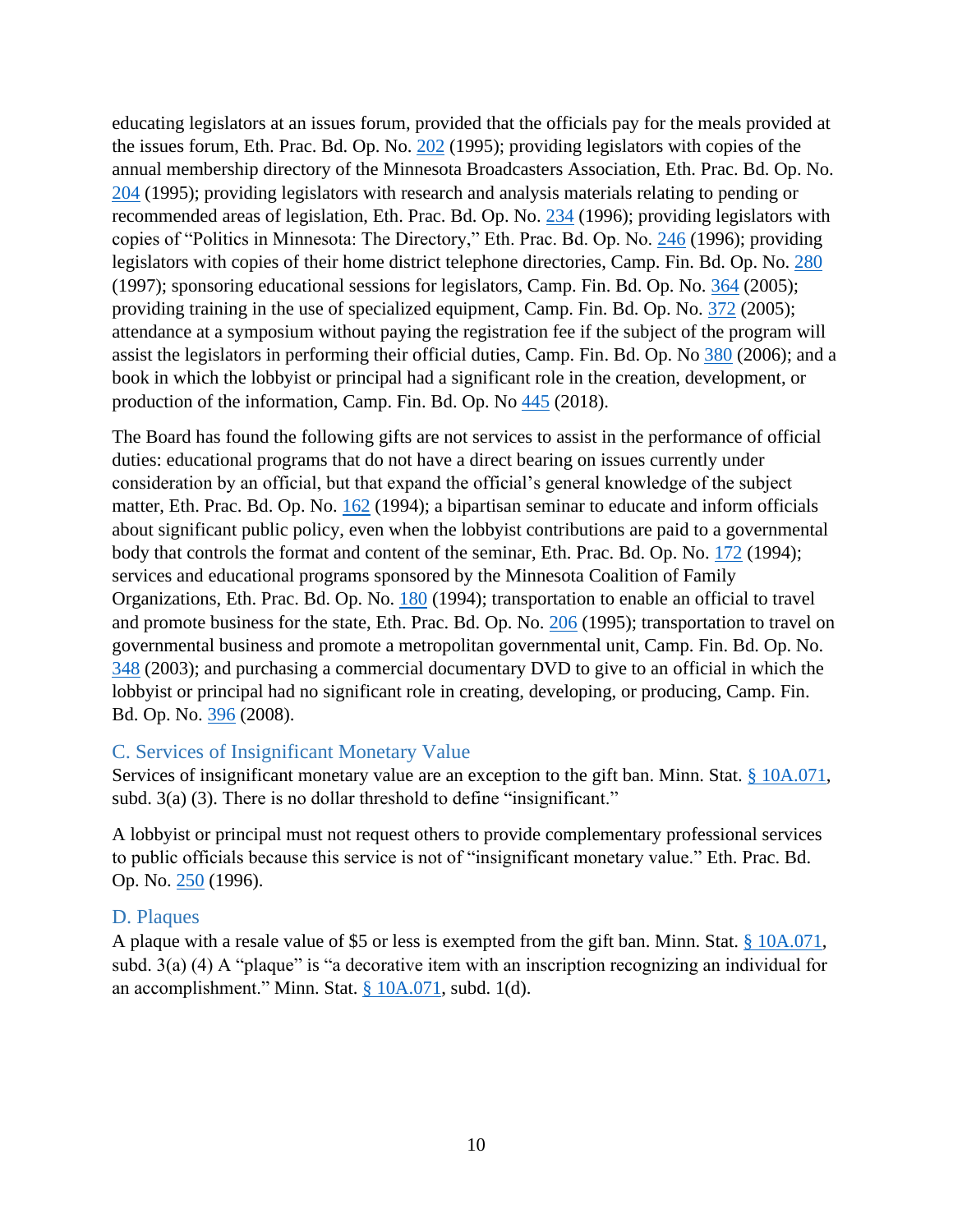The Board has found that an engraved decorative axe was a plaque with a resale value of \$5 or less and therefore was excepted from the gift ban. Camp. Fin. Bd. Op. No. [414](https://cfb.mn.gov/pdf/advisory_opinions/AO414.pdf?t=1599681944) (2010).<sup>8</sup>

# <span id="page-13-0"></span>E. Trinkets or Mementos

Trinkets or mementos costing \$5 or less are exempted. Minn. Stat. [§ 10A.071,](https://www.revisor.mn.gov/statutes/cite/10A.071) subd. 3(a)(5). The \$5 limitation was added in 2005. Since this change was made in 2005, there have been no advisory opinions on this point.

Before the addition of the \$5 limitation in law, the Board issued several opinions.<sup>9</sup> While these opinions are based on a previous version of the law, they may still be instructive in understanding how the Board interprets this exception. The Board interpreted this exception to cover the following: a computer mouse pad imprinted with a lobbyist's name, address, phone number, and other promotional information, with a retail value of \$3 to \$6, Eth. Prac. Bd. Op. No. [235](https://cfb.mn.gov/pdf/advisory_opinions/AO235.pdf?t=1599681944) (1997); and a coffee mug inscribed with the principal's logo and Web site address that cost about \$4.75 to produce and retails for \$4 to \$6, Camp. Fin. Bd. Op. No. [337](https://cfb.mn.gov/pdf/advisory_opinions/AO337.pdf?t=1599681944) (2002). An earlier opinion of the Board had denied an exception to a ceramic coffee cup with the logo of the Minnesota Medical Association printed on it. Eth. Prac. Bd. Op. No. [167](https://cfb.mn.gov/pdf/advisory_opinions/AO167.pdf?t=1599681944) (1994). The Board's new opinion did not overrule, or even mention, the earlier one.

Before the addition of the \$5 limitation in law, the Board determined that the following items were not within the exception: a leatherette pocket calendar and insert, valued at just over \$11, or a \$2 pocket calendar, Eth. Prac. Bd. Op. No. [141](https://cfb.mn.gov/pdf/advisory_opinions/AO141.pdf?t=1599681944) (1994); and the annual calendar book from the Minnesota State Fire Department Association, Eth. Prac. Bd. Op. No. [189](https://cfb.mn.gov/pdf/advisory_opinions/AO189.pdf?t=1599681944) (1994).

# <span id="page-13-1"></span>F. Informational Material

Informational material with a resale value of less than \$5 is exempt. Minn. Stat. [§ 10A.071,](https://www.revisor.mn.gov/statutes/cite/10A.071) subd. 3(a) (6).

Using this exception, a principal may give to a public official a book that is available as a free download on the principal's website. The book may be given as a link to the website or as a printed book. Camp. Fin. Bd. Op. No. [445](https://cfb.mn.gov/pdf/advisory_opinions/AO445.pdf?t=1599681944) (2018).

The \$5 limitation was added in  $2010$ .<sup>10</sup> Before this change, the law referred to "informational" material of unexceptional value." The Board issued several opinions based on this previous language. While these opinions are based on a previous version of the law, they may still be instructive in understanding how the Board interprets this exception. The Board found that gifts of the following items fall within the exception for informational material of unexceptional value: a periodical publication on public policy issues related to transportation (also within the

<sup>8</sup> This exception was amended in 2008 to add the \$5 resale value limitation. Prior to 2008, the Board issued several opinions on plaques. The Board includes a cover letter for each of these advisory opinions that says these opinions are "obsolete" because of the change of language that permits most gifts of plaques. See Eth. Prac. Bd. Ops. No[. 198](https://cfb.mn.gov/pdf/advisory_opinions/AO198.pdf?t=1602691830) (1995)[, 218](https://cfb.mn.gov/pdf/advisory_opinions/AO218.pdf?t=1602691830) (1995), [238](https://cfb.mn.gov/pdf/advisory_opinions/AO238.pdf?t=1602691830) (1996) and [245](https://cfb.mn.gov/pdf/advisory_opinions/AO245.pdf?t=1602691830) (1996). There is an opinion from 1994 that was not specifically revoked, but it is similarly based on the older version of the law. See Eth. Prac. Bd. Op. No[. 165](https://cfb.mn.gov/pdf/advisory_opinions/AO165.pdf?t=1602691825) (1994).

<sup>9</sup> Unlike the opinions on plaques, the Board has not indicated that the older opinions on trinkets or mementos are obsolete.

 $10$  Unlike the opinions on plaques, the Board has not indicated that the older opinions on informational material are obsolete.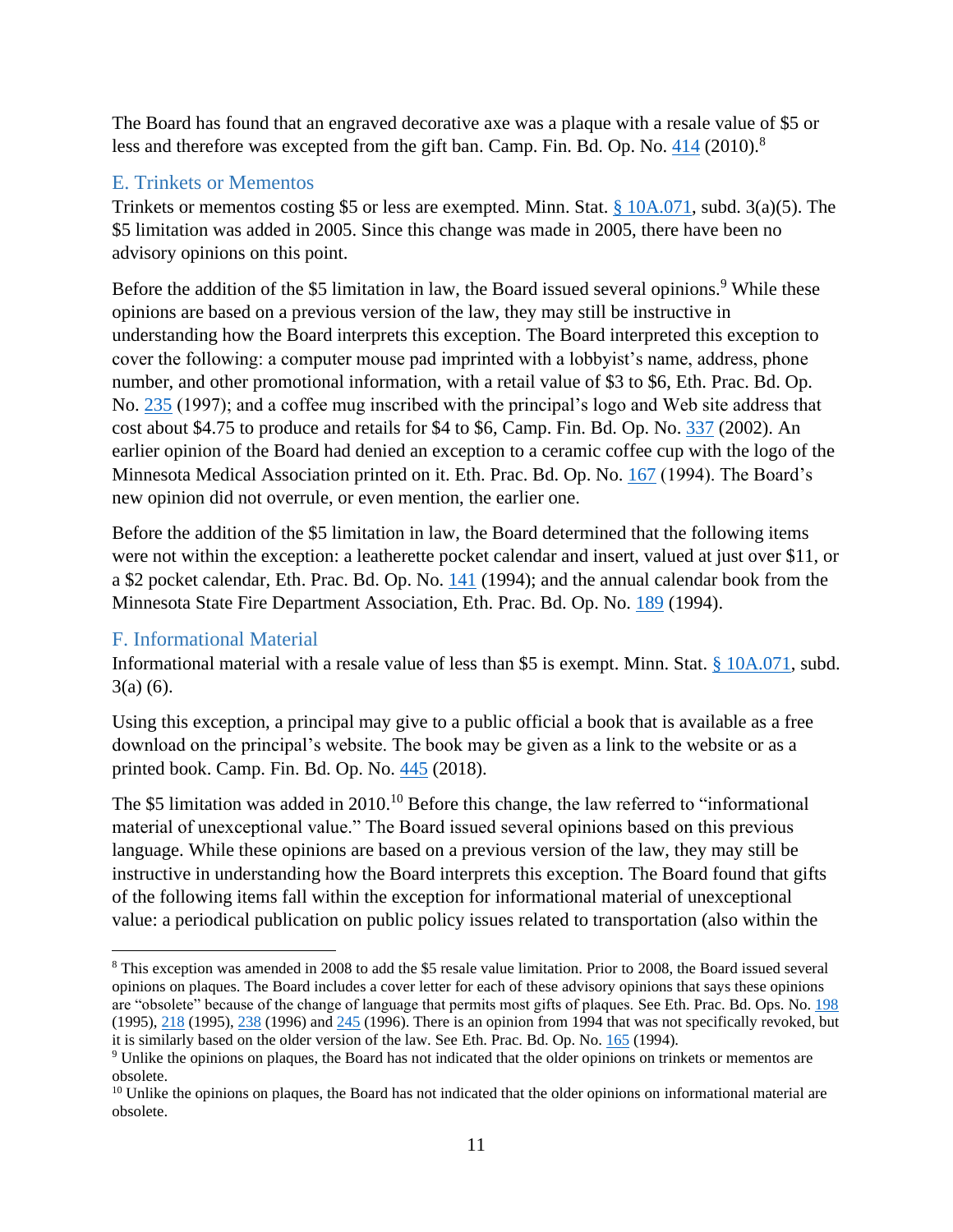exception for services to assist an official in the performance of official duties), Eth. Prac. Bd. Op. No. [156](https://cfb.mn.gov/pdf/advisory_opinions/AO156.pdf?t=1599681944) (1994); the annual membership directory of the Minnesota Broadcasters Association, Eth. Prac. Bd. Op. No. [204](https://cfb.mn.gov/pdf/advisory_opinions/AO204.pdf?t=1599681944) (1995); a black and white calendar containing informational material and selling for \$5, Eth. Prac. Bd. Op. No. [226](https://cfb.mn.gov/pdf/advisory_opinions/AO226.pdf?t=1599681944) (1996); an audio tape costing \$1.50 to produce and available to the public for \$4 to \$6, Eth. Prac. Bd. Op. No. [269](https://cfb.mn.gov/pdf/advisory_opinions/AO269.pdf?t=1599681944) (1997); an informational booklet costing \$4.60 to produce and intended to be available to the public in limited quantities without charge, Camp. Fin. Bd. Op. No. [286](https://cfb.mn.gov/pdf/advisory_opinions/AO286.pdf?t=1599681944) (1998); and a book summarizing the history of a corporation and its contributions to the growth of Minnesota that is distributed free to the public, Camp. Fin. Bd. Op. No. [317](https://cfb.mn.gov/pdf/advisory_opinions/AO317.pdf?t=1599681944) (1999).

Before the addition of the \$5 limitation in law, gifts of the following informational materials were found by the Board to not be exempt from the gift ban: copies of the Minnesota Medical Association's monthly journal and twice-monthly newsletter, Eth. Prac. Bd. Op. No. [167](https://cfb.mn.gov/pdf/advisory_opinions/AO167.pdf?t=1599681944) (1994); a book intended to give legislators information about forthcoming legislative proposals on family law, Eth. Prac. Bd. Op. No. [200](https://cfb.mn.gov/pdf/advisory_opinions/AO200.pdf?t=1599681944) (1995); a tax guide for legislators that was intended to help legislators compile their own income taxes, Eth. Prac. Bd. Op. No. [203](https://cfb.mn.gov/pdf/advisory_opinions/AO203.pdf?t=1599681944) (1995); and a commercial documentary DVD with a retail cost of approximately \$19, Camp. Fin. Bd. Op. No. [396](https://cfb.mn.gov/pdf/advisory_opinions/AO396.pdf?t=1599681944) (2008).

#### <span id="page-14-0"></span>G. Food or Beverages

There are two exceptions that may apply when food or beverages are given at a reception, meal, or meeting. One exception applies to a gift of food or beverage to a member or employee of the legislature if an invitation to attend the reception, meal, or meeting was provided to all members of the legislature at least five days prior to the date of the event. There have been no Board advisory opinions on this second exception, which was added in 2013.

The other exception applies to a gift of food or beverage if the reception, meal, or meeting is held away from the recipient's place of work by an organization before whom the recipient appears to make a speech or answer questions as part of a program. The Board has issued several opinions on this exception based on the particular situation. The outcome of similar situations may now be different if all members of the legislature have been invited to attend the event in advance.

Complimentary breakfasts given to legislators who appear at a chamber of commerce meeting to speak or respond to questions as part of a program have been approved. Eth. Prac. Bd. Op. No. [153](https://cfb.mn.gov/pdf/advisory_opinions/AO153.pdf?t=1602691789) (1994). Meals provided to legislators as part of a research study are not prohibited gifts if the funding for the meals is from a source that is not a principal in Minnesota and the meals were not provided to legislators at the request of a lobbyist or principal. Cam. Fin. Bd. Op. No. [451](https://cfb.mn.gov/pdf/advisory_opinions/AO451.pdf?t=1599681944) (2020).

The Board has found the following are not exempt from the gift ban: meals and lodging provided to officials who participate in workshops where all participants provide each other with advice, consultation, and information, and answer each other's questions, Eth. Prac. Bd. Op. No. [155](https://cfb.mn.gov/pdf/advisory_opinions/AO155.pdf?t=1599681944) (1994); food and beverages provided as part of a program where legislators simply mingle with their constituents and respond to their questions, Eth. Prac. Bd. Op. No. [167](https://cfb.mn.gov/pdf/advisory_opinions/AO167.pdf?t=1599681944) (1994); complimentary breakfasts in conjunction with a trade show, where officials do not make a speech or answer questions as part of a program, Eth. Prac. Bd. Op. No. [183](https://cfb.mn.gov/pdf/advisory_opinions/AO183.pdf?t=1599681944) (1994); a dinner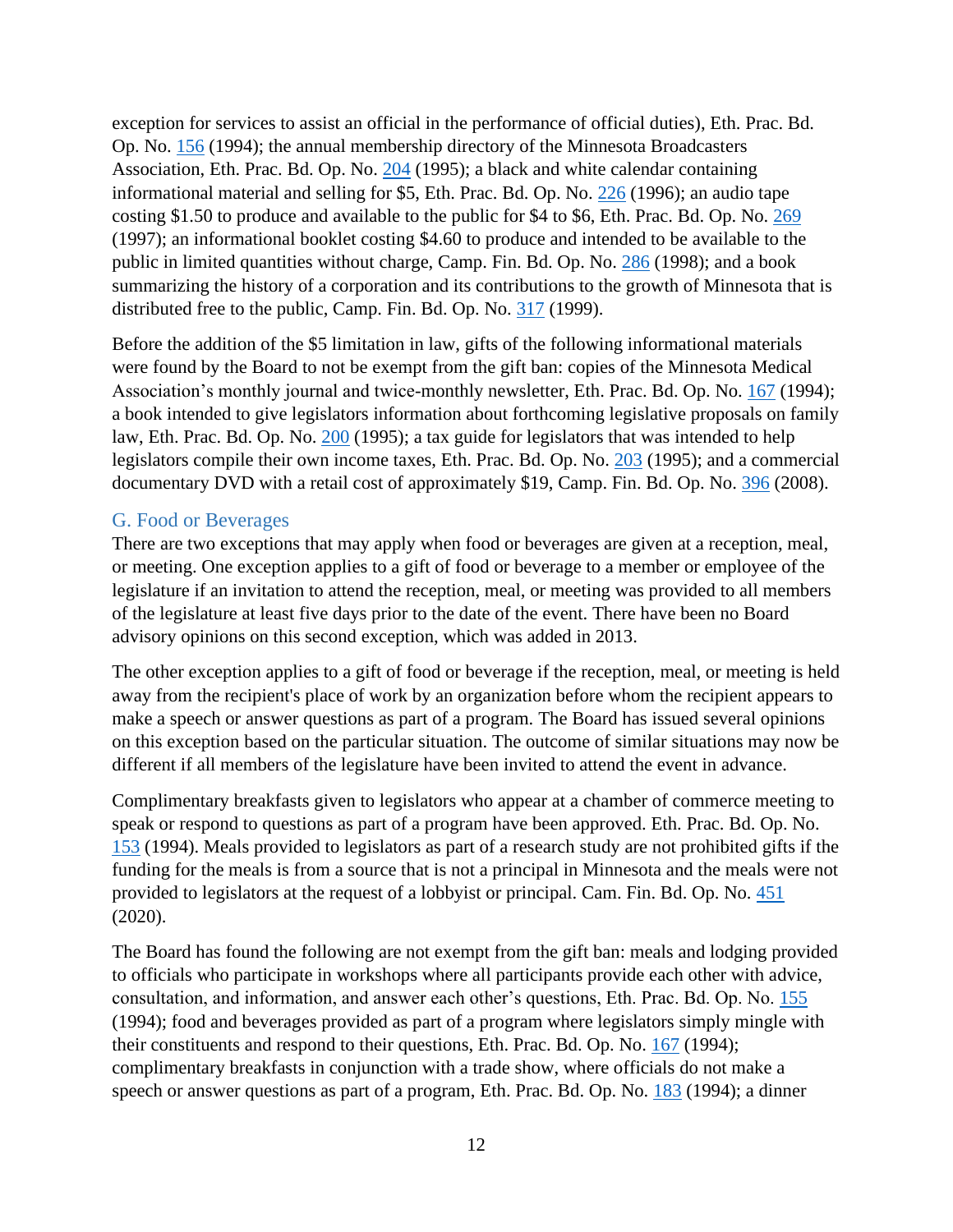where an official sits with the official's constituents during dinner to talk about the official's views but there is no formal presentation, Eth. Prac. Bd. Op. No. [185](https://cfb.mn.gov/pdf/advisory_opinions/AO185.pdf?t=1599681944) (1994); a meal provided while an organization distributes a brochure and explains its legislative priorities, Eth. Prac. Bd. Op. No. [193](https://cfb.mn.gov/pdf/advisory_opinions/AO193.pdf?t=1599681944) (1994); a dinner where legislators answer the questions of others at their table before dinner, Eth. Prac. Bd. Op. No. [252](https://cfb.mn.gov/pdf/advisory_opinions/AO252.pdf?t=1599681944) (1996); legislators making comments and answering questions using a microphone passed around the room at a dinner, Eth. Prac. Bd. Op. No. [259](https://cfb.mn.gov/pdf/advisory_opinions/AO259.pdf?t=1599681944) (1997); an event where legislators are given an opportunity to share issues of importance to their districts at dinner, Camp. Fin. Bd. Op. No. [278](https://cfb.mn.gov/pdf/advisory_opinions/AO278.pdf?t=1599681944) (1997); and merely offering legislators an opportunity to make statements or answer questions, Camp. Fin. Bd. Op. No. [364](https://cfb.mn.gov/pdf/advisory_opinions/AO364.pdf?t=1599681944) (2005).

If another exception to the gift ban applies, that does not mean that food and beverages may be provided on the basis of that exception. The Board has held that educational sessions, conferences, and trainings may be exceptions to the gift ban, but that does not allow the lobbyist or principal to provide food unless the food exceptions are also met. Camp. Fin. Bd. Op. Nos. [364](https://cfb.mn.gov/pdf/advisory_opinions/AO364.pdf?t=1599681944) (2005) and [372](https://cfb.mn.gov/pdf/advisory_opinions/AO372.pdf?t=1599681944) (2005).

# <span id="page-15-0"></span>VI. Situations where the gift ban does not apply

# <span id="page-15-1"></span>A. Gifts to Groups

The prohibitions of the gift ban do not apply if the gift is given "because of the recipient's membership in a group, a majority of whose members are not officials, and an equivalent gift is given to the other members of the group." Minn. Stat.  $\S$  10A.071, subd. 3(b) (1). This is an attempt to provide an exception for gifts that are not related to the recipient's position as a public official but given for some other reason. The requirements for membership in a group of nonofficials and for an equivalent gift to be given to those other members of the group are attempts to provide proof that the gift was not related to the official's public position. It is sufficient to make a gift available to all members of a group; it is not necessary that all members accept the gift. Camp. Fin. Bd. Op. Nos. [273](https://cfb.mn.gov/pdf/advisory_opinions/AO273.pdf?t=1599681944) (1997) and [393](https://cfb.mn.gov/pdf/advisory_opinions/AO393.pdf?t=1599681944) (2007).

Groups of nonofficials that the Board has found to fall within this exception include the following: the board of directors of a local credit union that provides free travel, lodging, and meals to those board members who attend board meetings, Eth. Prac. Bd. Op. No. [190](https://cfb.mn.gov/pdf/advisory_opinions/AO190.pdf?t=1599681944) (1994); an advisory council to Blue Cross Blue Shield of Minnesota that provides meals and reimburses travel costs to its members, Eth. Prac. Bd. Op. No. [210](https://cfb.mn.gov/pdf/advisory_opinions/AO210.pdf?t=1599681944) (1995); a lobbying organization that reimburses members of its board of directors for their expenses incurred on behalf of the organization, Eth. Prac. Bd. Op. No. [234](https://cfb.mn.gov/pdf/advisory_opinions/AO234.pdf?t=1599684252) (1996); the Minnesota Chiefs of Police Association, which provides entertainment and mementos to members attending its annual meeting, Eth. Prac. Bd. Op. No. [258](https://cfb.mn.gov/pdf/advisory_opinions/AO258.pdf?t=1599684288) (1997); five Minnesota-based associations to whose members AAA Minnesota/Iowa gives a free one-year AAA membership worth \$55, Camp. Fin. Bd. Op. No. [335](https://cfb.mn.gov/pdf/advisory_opinions/AO335.pdf?t=1599684288)  $(2001)$ ; a delegation to a major party national convention, Camp. Fin. Bd. Op. No.  $361$   $(2004)$ ; and a member of a group entering a random drawing sponsored by a principal at an annual conference for the group, Camp. Fin. Bd. Op. No. [393](https://cfb.mn.gov/pdf/advisory_opinions/AO393.pdf?t=1599684288) (2007)

Because the gift ban uses an objective test, rather than a subjective one, it is necessary to meet the objective requirement of membership in a group, rather than showing subjective evidence of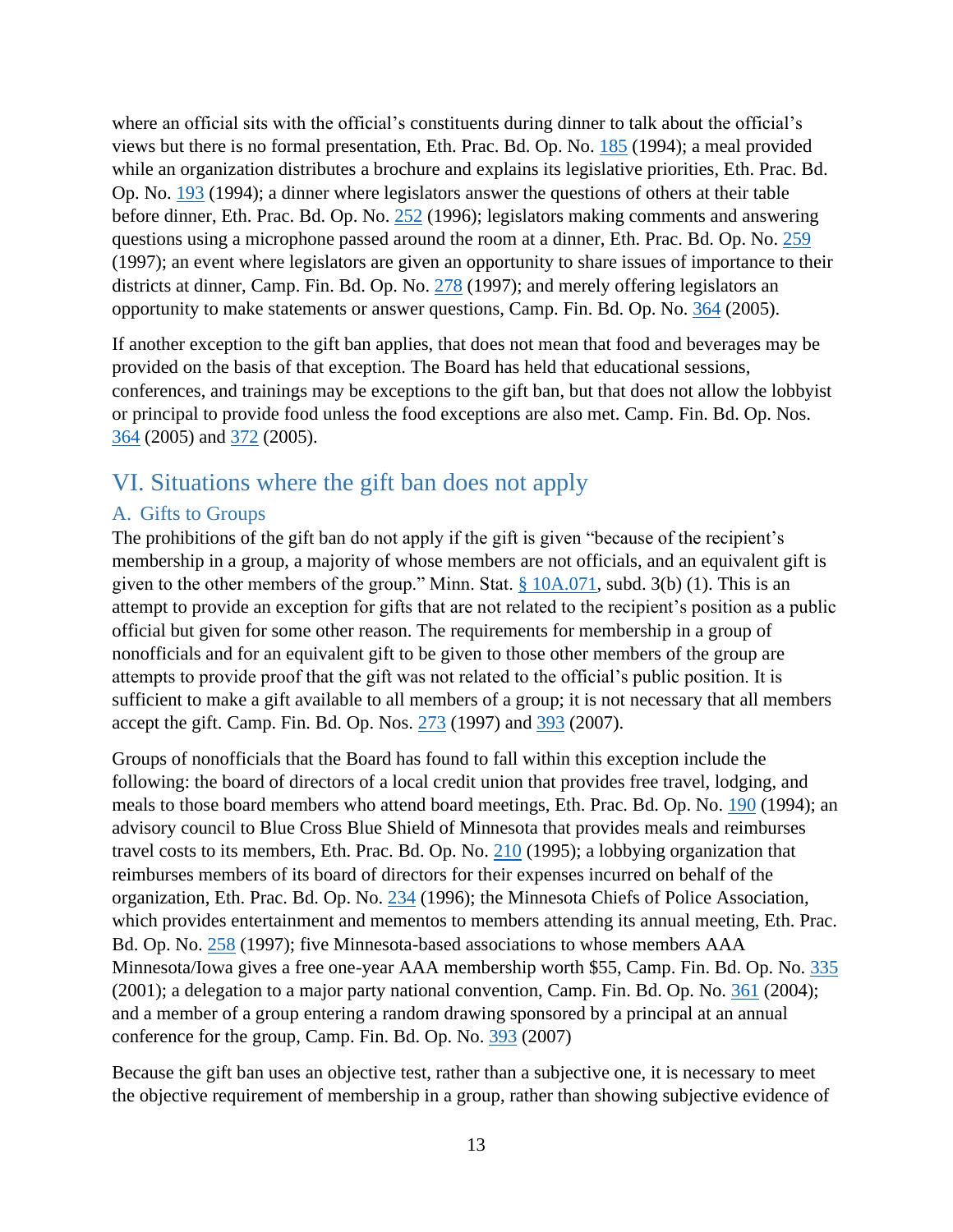the giver's intent. A "group" must have certain incidents of formality or organization, such as a name, an organizational structure, meetings, and business to conduct. Eth. Prac. Bd. Op. No. [220](https://cfb.mn.gov/pdf/advisory_opinions/AO220.pdf?t=1599684288) (1995). Being a former member of a law firm does not constitute membership in a "group." Eth. Prac. Bd. Op. No. [220](https://cfb.mn.gov/pdf/advisory_opinions/AO220.pdf?t=1599684288) (1995).

#### <span id="page-16-0"></span>1. National Conferences

Questions sometimes arise about an official attending regional or national conferences with their counterparts from other states and where lobbyists or principals have provided financial support for that conference. Two common examples of these conferences or meetings are those offered by the National Conference of State Legislatures (NCSL) and the Council of State Governments (CSG). Oftentimes at these conferences, a majority of the group will usually not be "officials" within the meaning of the law. This is because the definition of "official" in Minn. Stat. § [10A.071,](https://www.revisor.mn.gov/statutes/cite/10A.071) subd. 2(c), refers to specific Minnesota offices, not to official positions generally. A gift given to all attendees at the conference, including food and reduced registration rates, will be to a group and a majority of the members of that group are not officials so the gift falls within this exception. This applies regardless of whether the gift was paid for directly or indirectly by a Minnesota lobbyist or principal. Camp. Fin. Bd. Ops. No. [273](https://cfb.mn.gov/pdf/advisory_opinions/AO273.pdf?t=1599684288) (1997) and [315](https://cfb.mn.gov/pdf/advisory_opinions/AO315.pdf?t=1599684288) (1999).<sup>11</sup>

#### <span id="page-16-1"></span>2. Gifts Available to the Public Generally

Simply making a gift available to the public generally may not avoid the gift ban. In one situation, the Minnesota Medical Association asked the Board about making health screenings available in the Capitol to any person asking for a screening. Because the Minnesota Medical Association is a principal and no exception applied, this was a prohibited gift. Eth. Prac. Bd. Op. No. [167](https://cfb.mn.gov/pdf/advisory_opinions/AO167.pdf?t=1599684288) (1994).

On the other hand, where a principal helped to underwrite the cost of a theatrical production by a nonprofit organization that presented it in performances that were free and open to the public, without any express or implied condition or understanding that the performances would be for the particular benefit of an official or group of officials, officials were not prohibited from attending the performances. Eth. Prac. Bd. Op. No. [227](https://cfb.mn.gov/pdf/advisory_opinions/AO227.pdf?t=1599684288) (1996).

#### <span id="page-16-2"></span>B. Gifts by Family Members

The gift ban does not apply to gifts given "by a lobbyist or principal who is a member of the family of the recipient, unless the gift is given on behalf of someone who is not a member of that family." Minn. Stat.  $\S$  10A.071, subd. 3(b)(2). This is designed to address the problem of a public official whose spouse is a lobbyist and to permit the spouse to give the public official normal family gifts. "Family" is not defined in the law and the Board has not yet defined the term in an advisory opinion or by rule.

<sup>&</sup>lt;sup>11</sup> The Board previously issued opinions with contrary conclusions. Eth. Prac. Bd. Op. Nos.  $\frac{173}{173}$  (1994),  $\frac{175}{175}$  (1994) and [179](https://cfb.mn.gov/pdf/advisory_opinions/AO179.pdf?t=1602698013) (1994). The Board later reversed itself in Advisory Opinion 273, where the Board determined that the result of Advisory Opinion 173 is abandoned; that Advisory Opinion 175 should have reached the opposite conclusion; and the outcome in Advisory Opinion 179 could result in a different conclusion under the reasoning of the opinion. Camp. Fin. Bd. Op. No. [273](https://cfb.mn.gov/pdf/advisory_opinions/AO273.pdf?t=1599684288) (1997).